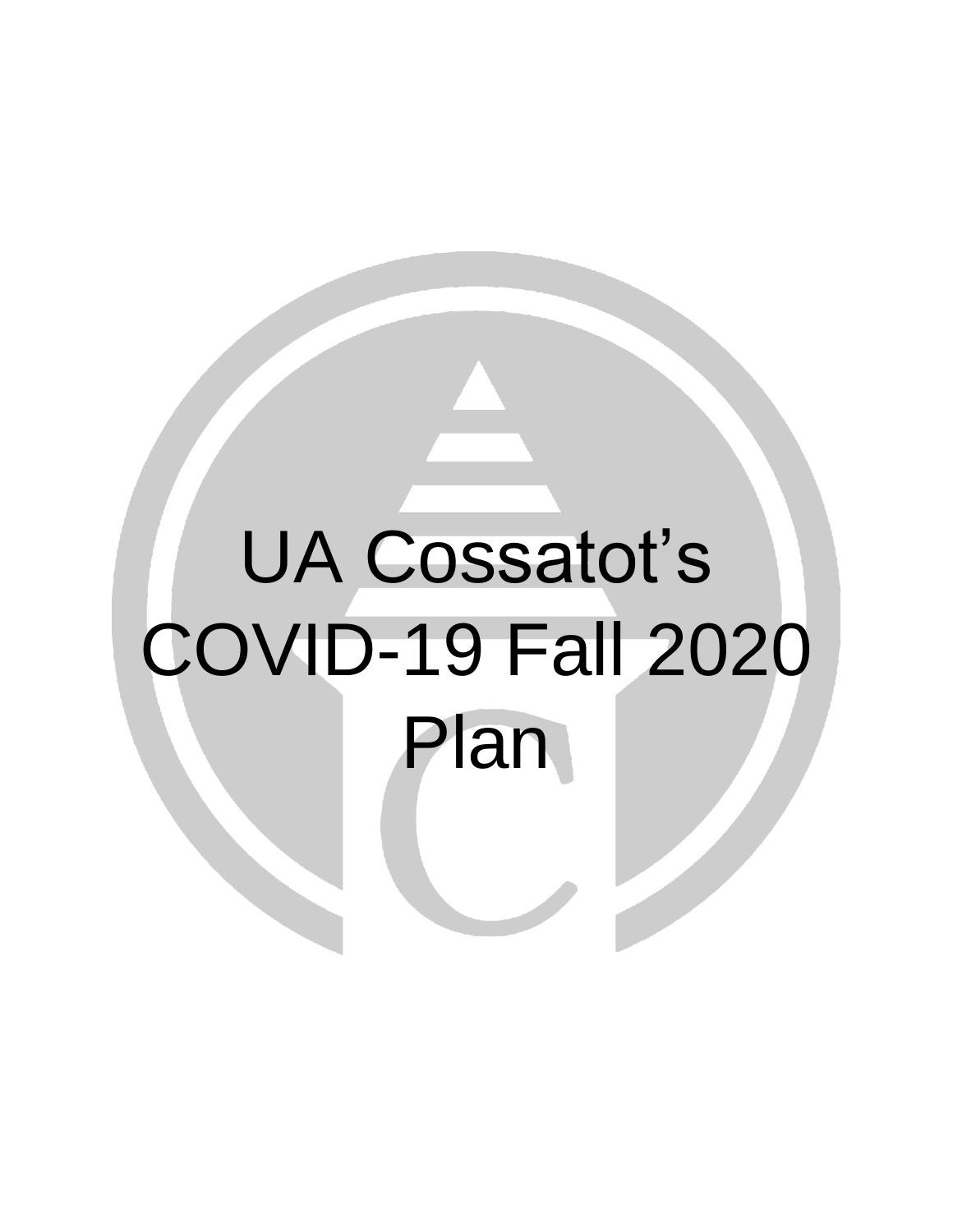# **Table of Contents**

**[Purpose and Introduction](#page-2-0)**

**[Disclaimer](#page-2-1)**

**[Contact Tracing and Testing](#page-2-2)**

**[Health and Safety](#page-3-0)**

**[Universal Mask Wearing](#page-3-1)**

**[General Workplace Guidelines](#page-4-0)**

**[Academic Plan](#page-6-0)**

**[Student Services](#page-7-0) Plan**

**[Adult Education Plan](#page-8-0)**

**[High School Program Plan](#page-9-0)**

**[Educational Resource Center Plan](#page-10-0)**

**[Testing Center Plan](#page-10-1)**

**[Facilities Plan](#page-11-0)**

**[Outreach and Alumni](#page-11-1)**

**[College Venue](#page-18-0) Plan**

**[Communications](#page-20-0) Plan**

**[Human Resources](#page-20-1)**

**[Business Office and Financial Aid](#page-21-0)**

**[Athletics](#page-22-0)**

**[Information Technology](#page-25-0)**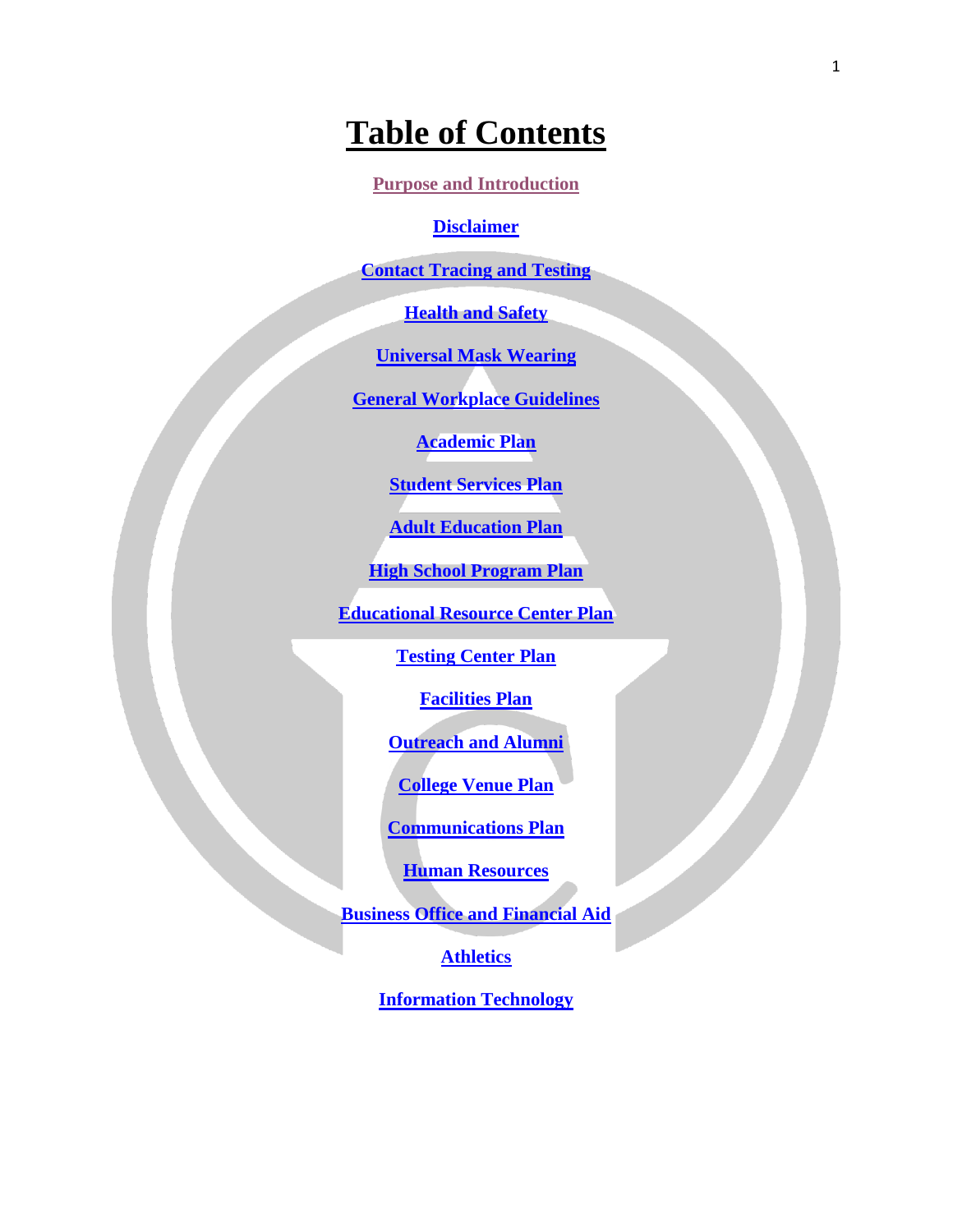## <span id="page-2-0"></span>**Purpose and Introduction**

The purpose of this institutional plan is to prepare UA Cossatot's staff, students, and community for the fall 2020 semester at all UA Cossatot campuses.

During the past summer, UA Cossatot has employed a gradual return to normal for our students and community. Since the advent of COVID-19 in our state, UA Cossatot shuttered campuses to students and visitors, allowed employees to work from home, and instituted strict rules and procedures regarding social distancing and the wearing of masks. This plan was designed to guide our college and inform the public throughout the summer to prepare for a full reopening this fall. UA Cossatot's COVID-19 Task Force, under the guidance of the Chancellor's Office, presents this plan for our fall semester.

The following conditions will guide this and any future COVID-19 plans at UA Cossatot:

- The number and rate of positive COVID-19 cases in our local communities.
- The testing, quarantine, isolation capabilities, and exposure protocols in place at our college.
- Controls are in place to ensure the college has adequate PPE and cleaning services available for each campus.
- Guidance from the University of Arkansas System, Local and State Health Entities, and the Arkansas Governor's Office.

This plan and its sections should be considered a fluid response to the COVID-19 epidemic and may be changed based on the prevailing or impending health conditions locally, statewide, and regionally.

#### <span id="page-2-1"></span>**Disclaimer**

Because our knowledge and understanding of COVID-19 continues to evolve, UA Cossatot will continue to monitor COVID-19 trends locally, statewide, and regionally to update guidance as circumstances warrant. Please understand these policies and procedures do not ensure safety or protection from COVID-19. These guidelines are in place to provide the safest working and learning environment possible.

#### <span id="page-2-2"></span>**Contact Tracing and Testing**

UA Cossatot will be utilizing our partnership with the University of Arkansas for Medical Sciences (UAMS) to provide contact tracing for COVID-19 infected employees and students. Students and employees who do not have access to COVID-19 testing, or do not know where to be tested will be referred to the local Arkansas Department of Health (ADH) Units in Sevier, Howard, Little River, and Pike counties.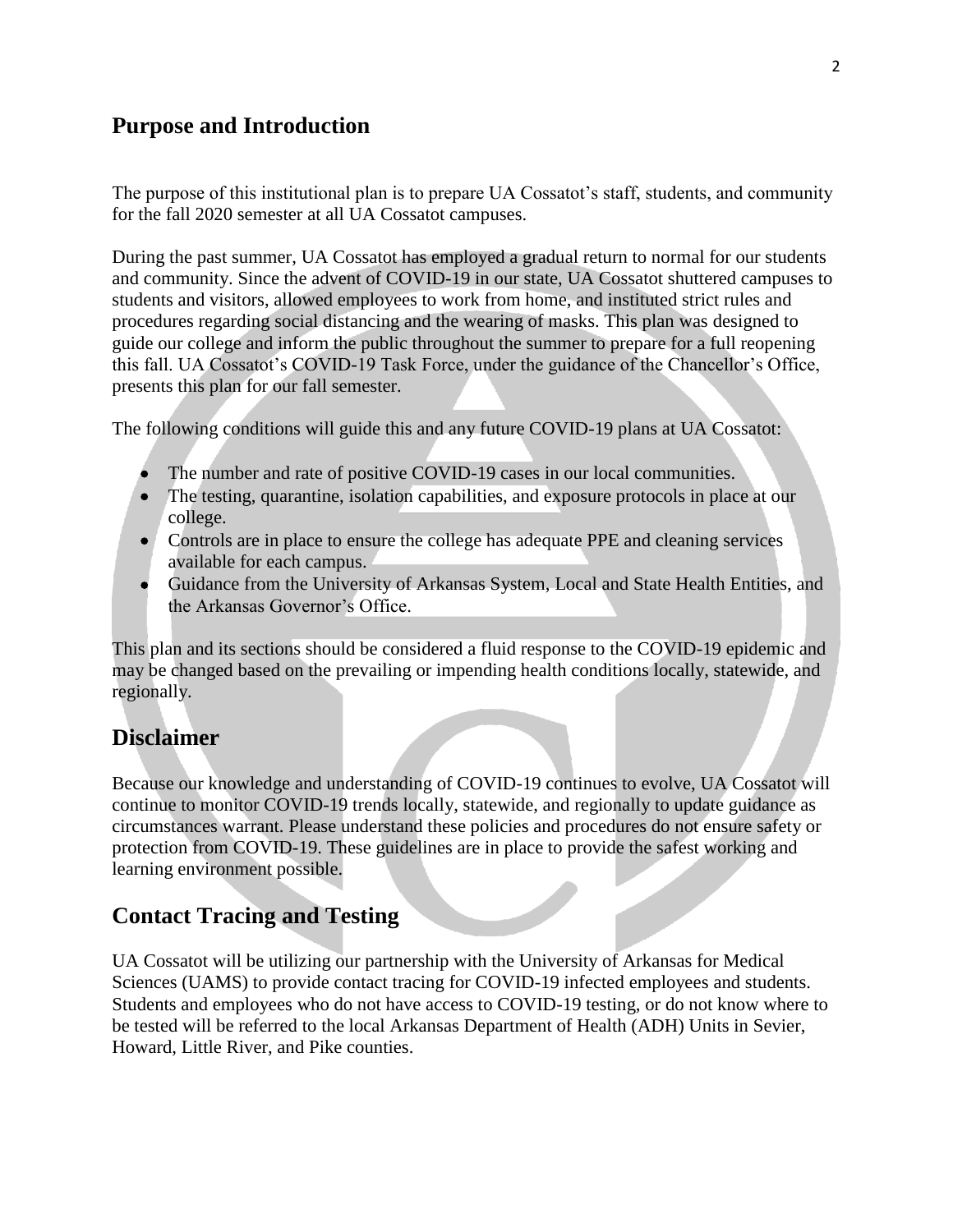# <span id="page-3-0"></span>**Health and Safety**

The COVID-19 Task Force's Health and Environmental Safety Committee has provided recommendations that serve as an umbrella for which the following plans operate under. These campus-wide recommendations include:

<span id="page-3-1"></span> **UNIVERSAL MASK WEARING IS REQUIRED** under UA Cossatot's Face Mask Procedure 1000, which reads:

*The University of Arkansas Board of Trustees voted on July 15, 2020 to allow individual University of Arkansas campuses to establish their own face mask policies and/or procedures. UA Cossatot, in the interest of campus and community health, has developed the following face mask procedure.*

*Faculty, staff, students, and visitors are required to wear a face mask while in campus facilities. Face masks must also be worn in outdoor settings where safe social distancing is not possible. The following indoor exceptions apply:*

- *Employees working alone in their offices.*
- *Participating in activities in which a face mask cannot be worn, or would prohibit normal breathing functions (such as eating, drinking, playing sports).*
- *Individuals with a documented disability.*

*Resources used as guidance for the creation of this procedure.*

*[https://www.cdc.gov/media/releases/2020/p0714-americans-to-wear](https://www.cdc.gov/media/releases/2020/p0714-americans-to-wear-masks.html)[masks.html](https://www.cdc.gov/media/releases/2020/p0714-americans-to-wear-masks.html)*

*[https://www.healthy.arkansas.gov/images/uploads/pdf/guidance\\_face\\_cov](https://www.healthy.arkansas.gov/images/uploads/pdf/guidance_face_coverings.pdf) [erings.pdf](https://www.healthy.arkansas.gov/images/uploads/pdf/guidance_face_coverings.pdf)*

*[https://www.communitymedical.org/about-us/News/2-masks-6-feet-apart](https://www.communitymedical.org/about-us/News/2-masks-6-feet-apart-stop-the-spread-of-COVID-19)[stop-the-spread-of-COVID-19](https://www.communitymedical.org/about-us/News/2-masks-6-feet-apart-stop-the-spread-of-COVID-19)*

- Social distancing of 6 feet for employees and students in all indoor and outdoor settings.
- Strict self-reporting of symptoms.
- Strict time limits  $(< 15$  minutes) and size of in-person office meetings  $(< 3)$ , including office spaces.
- Maintain proper 6 feet social distancing in all campus rest rooms.
- Frequent hand washing and posted reminders to do so.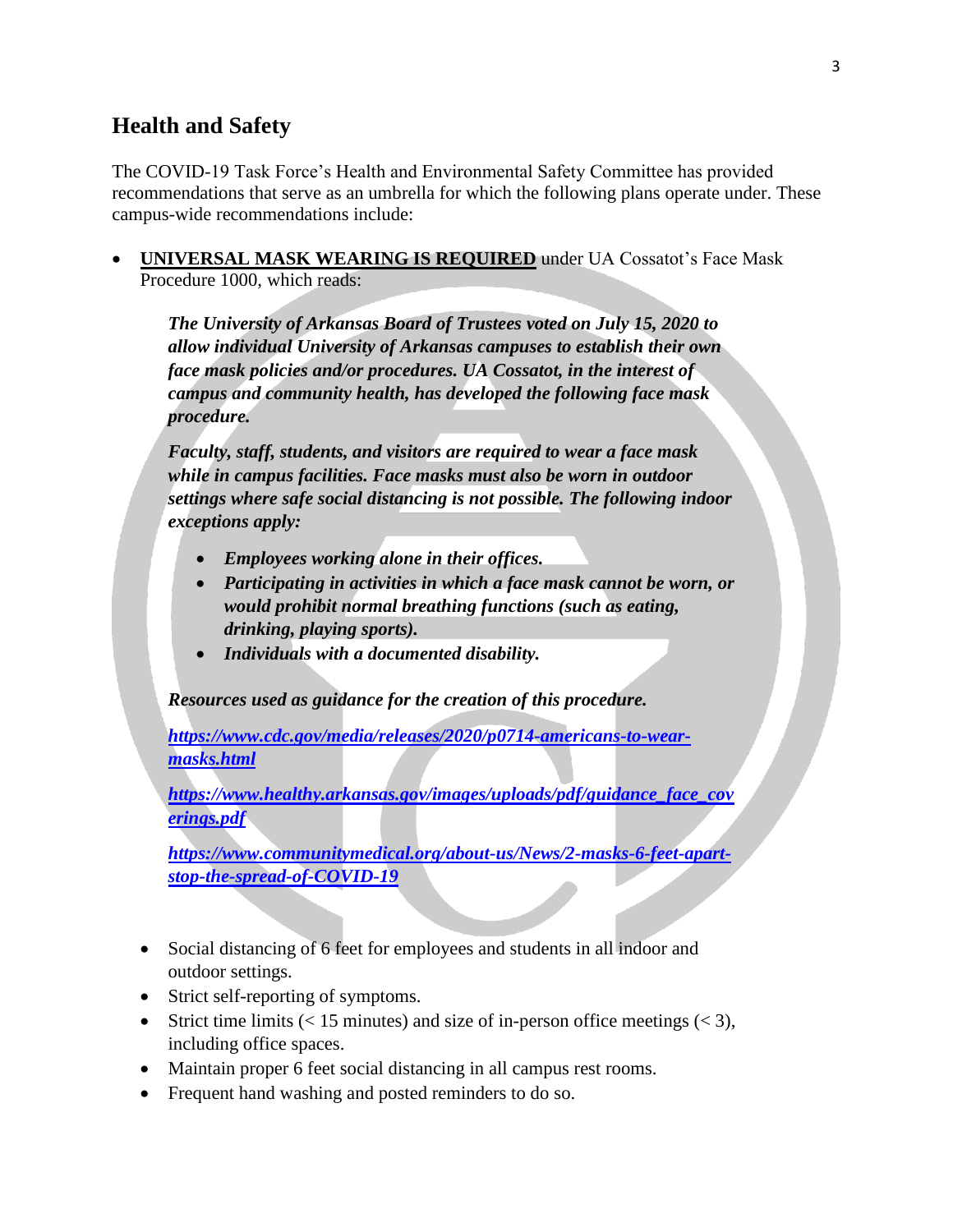- Frequent disinfecting (more than once per day) of used classrooms and common spaces.
- Replacing water fountains with bottle-filling stations.
- Prohibit the use of shared items such as pens, staplers, etc.

## <span id="page-4-0"></span>**General Workplace Guidelines**

#### **Workplace Expectations and Guidelines**

Staff who work on campus are expected to fully comply with the policies, protocols, and guidelines outlined by the University of Arkansas System and UA Cossatot.

#### **Daily Attendance Protocols for All Employees**

#### *Symptom Monitoring*

Staff who work on campus must report to their supervisor any COVID-19 related symptoms listed below prior to reporting to work. Staff must be free of ANY symptoms potentially related to COVID-19, or have had an evaluation and clearance by a medical professional or the ADH to be eligible to return to work.

Symptoms may include one or more of the following:

- Cough
- Shortness of breath or difficulty breathing
- Fever (100.4 degrees Fahrenheit or higher)
- Chills
- Repeated shaking with chills
- Runny nose with new sinus congestion
- Muscle aches
- Fatigue
- Sore throat
- Headache
- New gastrointestinal (GI) symptoms
- New loss of taste or smell

#### *Temperature Screening*

Staff who work on campus may be required to perform daily temperature screenings before entry to their designated workplace. Staff interacting with large numbers of people or providing direct contact services to other members of the community are more likely to be subject to temperature screening.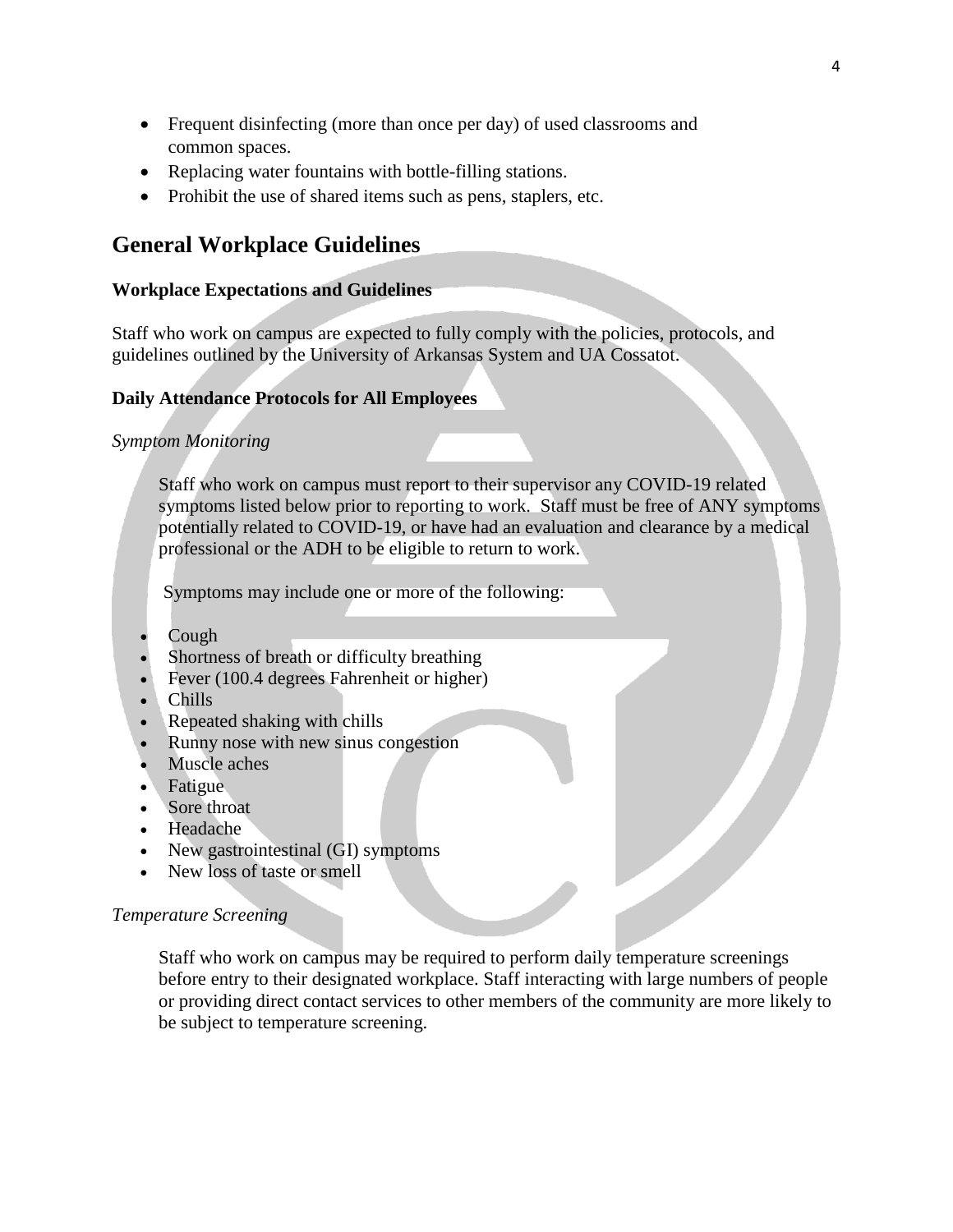#### *Positive COVID-19 Cases*

Staff who test positive for COVID-19 must isolate at home until cleared to return to work by the ADH. Moreover, staff who have had ADH-documented close contact (within 6 feet for 15 minutes or more) with someone who has tested positive for COVID-19, are required to quarantine for fourteen (14) days from the exposure date prior to returning to work or provide proof of a negative COVID-19 test. ADH guidance for positive COVID-19 cases among employees can be found here: [ADH Guidelines.](https://www.cccua.edu/Content/Uploads/cccua/images/News/ADH%20Protocol%20for%20Positive%20COVID-19%20Case%20(003).pdf)

#### **Facilities, Work Areas, and Use of University Equipment and Property**

#### *Conducting Work and Work Areas*

*Meetings*

All meetings and interviews should be conducted electronically/virtually whenever possible. If a meeting or interview cannot be conducted virtually, participants must be limited, and enough space available to enable required physical distancing, and all participants must adhere to UA Cossatot's Face Mask Procedure 1000.

*Open Office Environments*

Open and shared office environments may be reconfigured if necessary to ensure required physical distancing.

*Meals and Kitchen Area*

When eating meals on campus, staff are encouraged to dine in their office area or eat outside if possible. Eating and gathering is only allowed in areas that can be reconfigured to accommodate physical distancing requirements. Staff are reminded to wash their hands before and after eating and to disinfect table surfaces, refrigerator handles, microwave ovens, and coffee makers when done using a common area.

#### *Use of College Equipment and Property*

*College Equipment*

Equipment assigned to individual staff and faculty should not be shared with others. Equipment includes, but is not limited to, keyboards, computers, phones, and tools.

*Shared Items*

Shared items such as printers, copiers, workstations, kitchen equipment, etc. should be cleaned before and after use by employees using provided cleaning materials.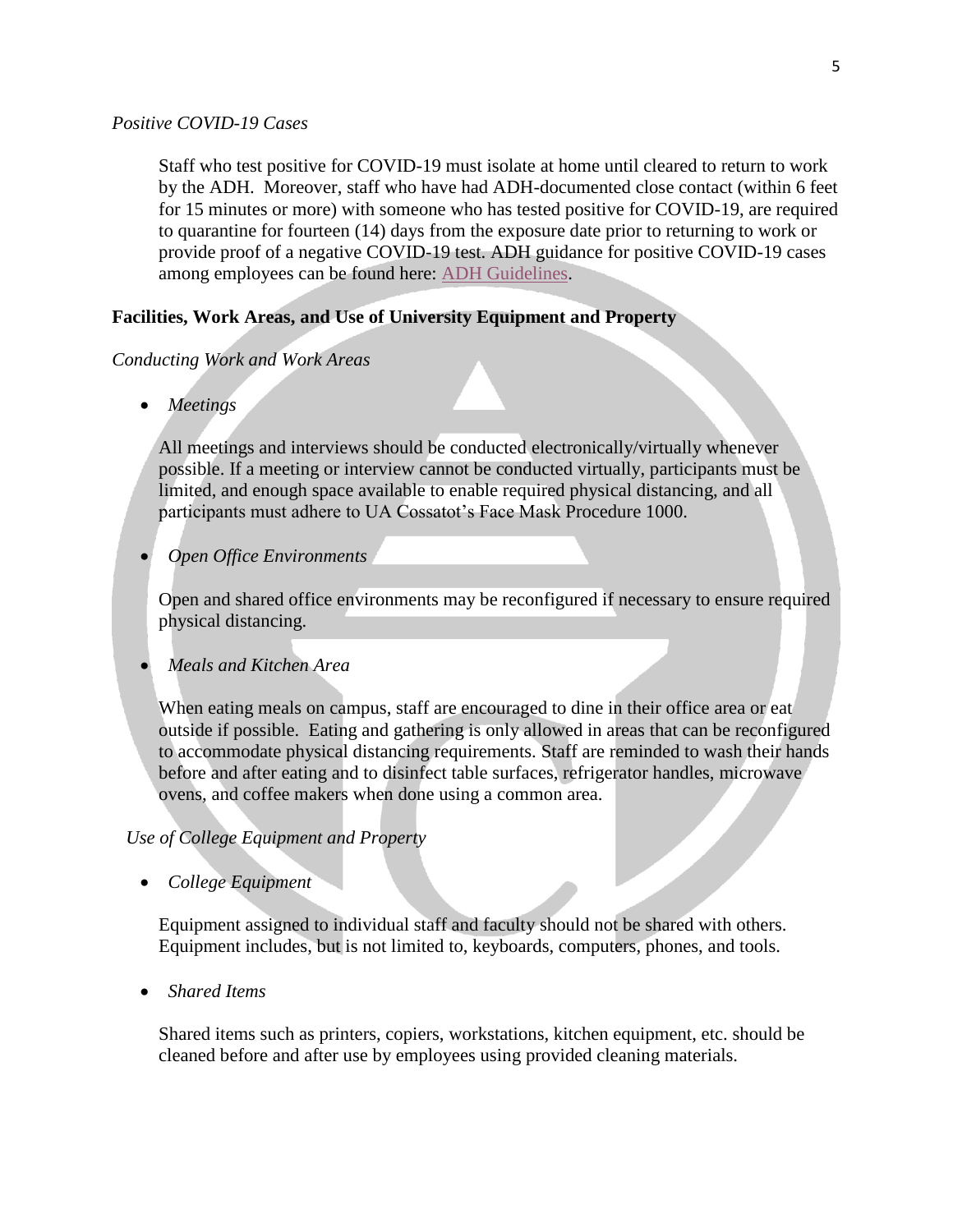# **INDIVIDUAL DEPARTMENT PLANS**

# **The following plans indicate how each key department will serve students and the community if UA Cossatot's fall semester is disrupted by another severe outbreak of COVID-19.**

# <span id="page-6-0"></span>**Academic Plan**

The college is preparing to offer a mixture of both online and face-to-face courses for fall 2020. Academics and facilities have reviewed classroom spaces to determine how many students can safely be present in each classroom to maintain CDC guidelines of spacing 6 feet apart. Some face-to-face classes may follow a hybrid model with half the students meeting one day a week and the other half meeting on another day. Other tasks/assignments will be completed on the "hybrid" day. For courses held in Zoom rooms, students will have the ability to enter the virtual classroom from a location outside of campus if needed. All students and faculty must adhere to UA Cossatot's Face Mask Procedure 1000. All spaces will be deep cleaned and sanitized daily. Sanitizing materials will be available in each classroom for disinfecting between courses.

*All students will receive information detailing how UA Cossatot will handle the testing and tracing of COVID-19 cases, as well as and resources they need to be successful and remain as safe as possible during the fall semester.*

#### *IN THE EVENT OF A MAJOR SEMESTER DISRUPTION:*

All courses/instructors are prepared in the event the college must transition to a virtual mode of learning.

In the event of alternative operations, all full-time faculty will be expected to remain on campus, teaching from their personal office space. Working from home or teaching remotely will only be allowed in the event of campus closures or under special circumstances with approval from the Vice Chancellor for Academics and Chancellor.

#### **General Education and Professional Studies**

Should alternative operations become necessary, General Education courses will move to an online format with the option of utilizing Zoom or Collaborate for face-to-face meetings. The majority of all courses within the Division of Professional Studies occur in an online format; however, the face-to-face courses will move to an online format with the option of utilizing Zoom or Collaborate for face-to-face meetings should alternative operations become necessary.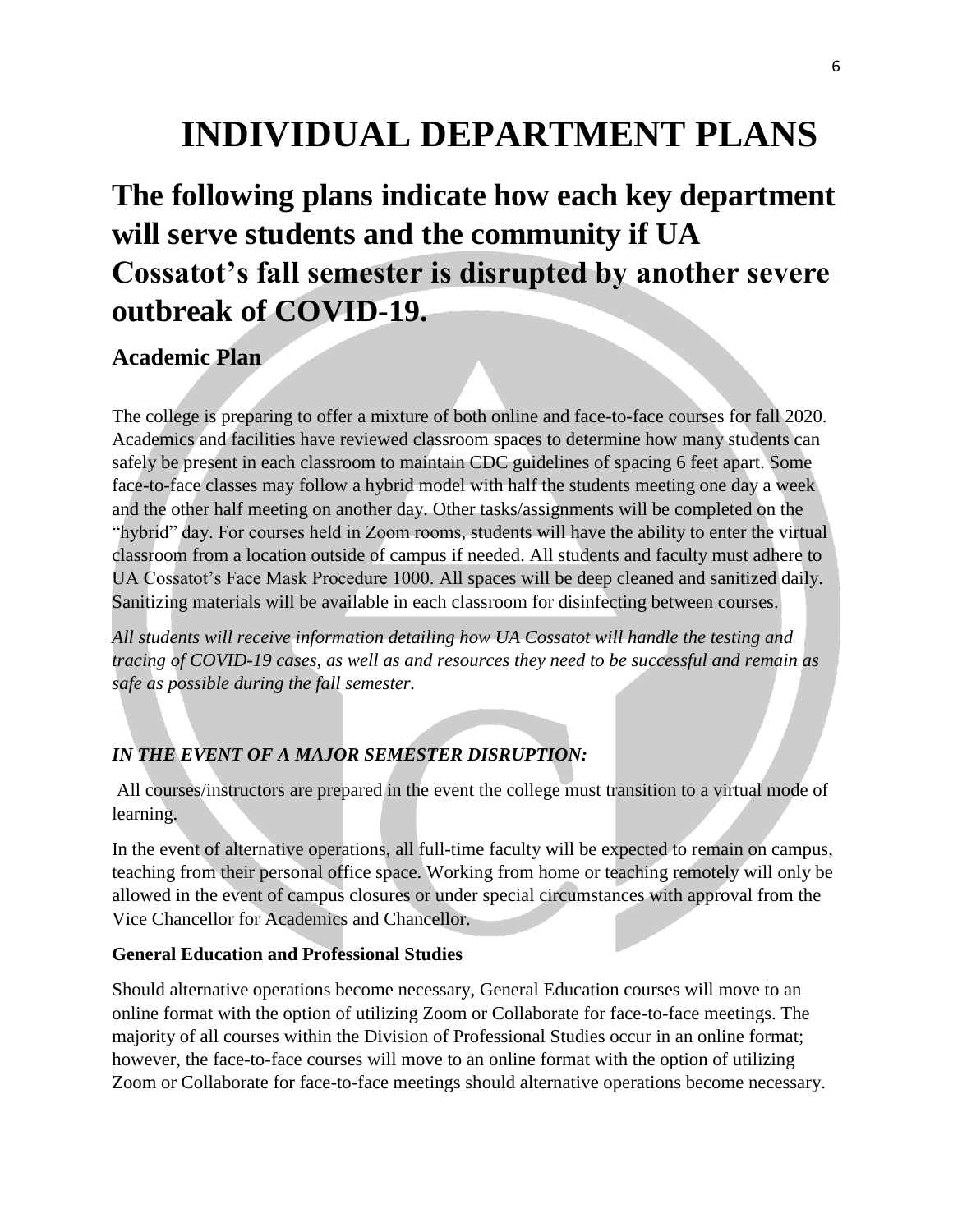#### **Medical Education**

Fall theory instruction for all medical programs will continue through Zoom or online learning. Lectures will be on the same days and times as indicated for each medical program. In the event it is necessary to bring students to campus, alternate classrooms to accommodate social distancing may be required. Students attending labs and/or clinical will continue to follow the guidelines already approved by the UA System.

#### **Automotive and Diesel Technology**

Students enrolled in Automotive and Diesel Technology programs may be able to complete the shop safety and academic components of this coursework utilizing the Blackboard platform. Students are still able to gain the practical hands-on demonstration of individual skills proficiencies through an online format. For face-to-face class meetings our auto/diesel classrooms and labs (or "shops") are large enough to easily follow social distancing requirements. Another possible scenario to accommodate even stricter standards is to split classes with approximately half of the students working in the lab while the other half attains instruction from the classroom / computer labs.

#### **Welding Technology**

Instructors have developed methods to deliver classwork instruction through an online format, and are working on methods to deliver remote instruction and interaction to students via Zoom and online videos.

#### **Industrial Maintenance Technology**

Lab trainers at the LIMI building will be separated by clear laminate screens between trainers as well as computer stations. Instructors have requested training in both Zoom and Blackboard, allowing them to offer portability of the Industrial Maintenance coursework.

#### <span id="page-7-0"></span>**Student Services Plan**

*All students will receive information detailing how UA Cossatot will handle the testing and tracing of COVID-19 cases and resources they need to be successful and stay as safe as possible during the fall semester.*

*Student Services staff will be on campus and available to students during the fall semester, following all appropriate social distancing and mask-wearing guidelines*.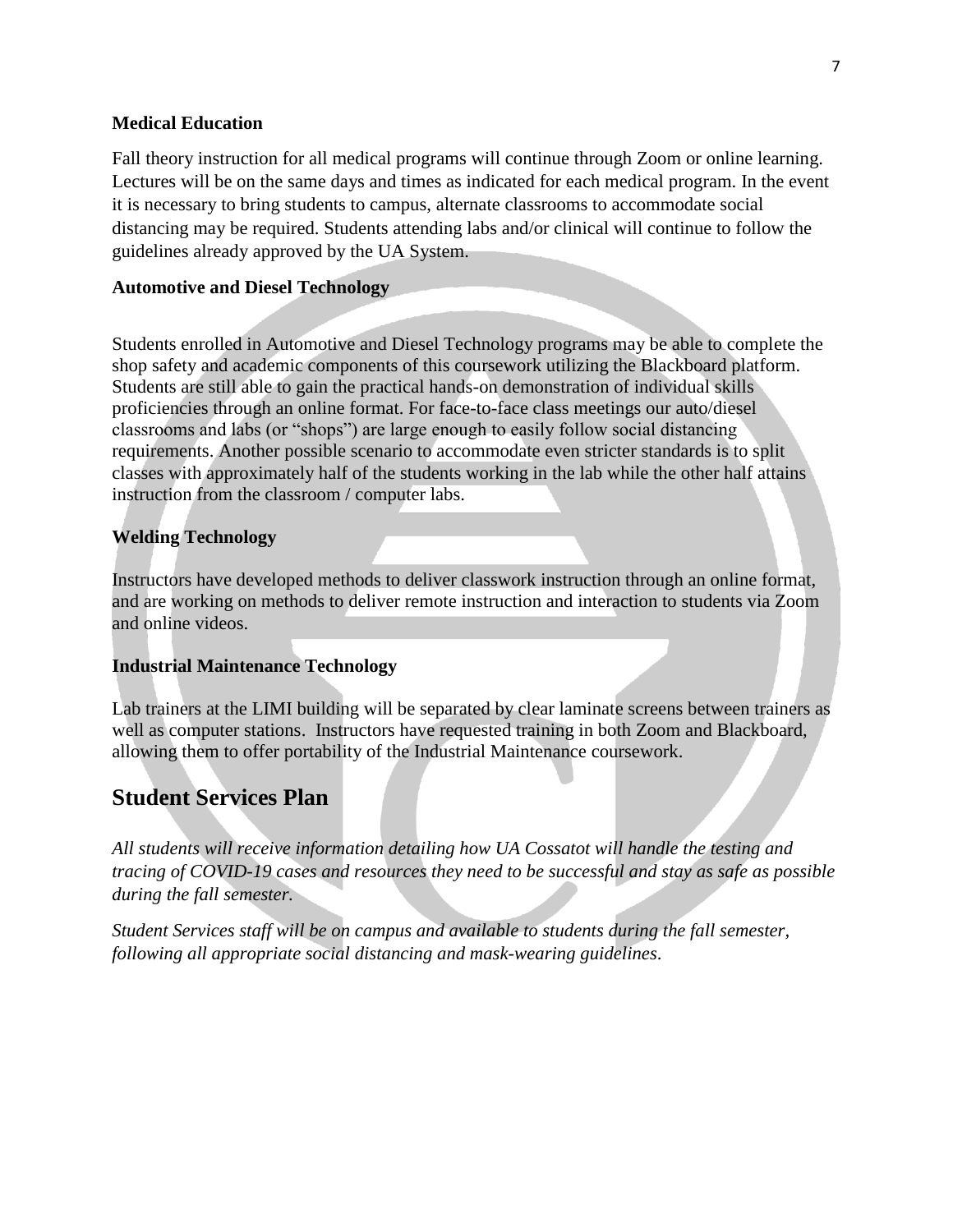#### *IN THE EVENT OF A MAJOR SEMESTER DISRUPTION:*

#### **Admissions Advising**

- Admission Advisors will call, text, email, and/or use social media platforms, Facetime, and Zoom to communicate with applicants following established guidelines.
- New Student Orientation will be a course in Blackboard in which all new students will be enrolled and encouraged to complete.

#### **Document Processing**

- Applicants and students may submit documents via fax, email, or text to any Student Services staff.
- Student documents will be processed within 48 business hours of receipt.

#### **Recruitment**

- Increased utilization of social media platforms.
- Creation of a UA Cossatot Student Services Facebook page.
- Recruiters will work in collaboration with High School Programs, Career Coaches, and high school counselors to develop recruitment plans that address the specific need of each feeder high school.
- Continued collaboration with College Relations Department for implementation of new and innovative ideas as needed.

# <span id="page-8-0"></span>**Adult Education Plan**

Adult Education will follow the below guidelines for fall 2020:

#### **Students will:**

- Be spaced 6 feet apart in the classroom and computer lab.
- Only be allowed in the testing room one at a time.
- Be scheduled for intake and TABE testing so that only one student at a time is present during intake and testing.

#### **Staff will:**

- Maintain only 10 students in a classroom or lab at one time.
- Wipe down surfaces between classes and when a student leaves the computer lab.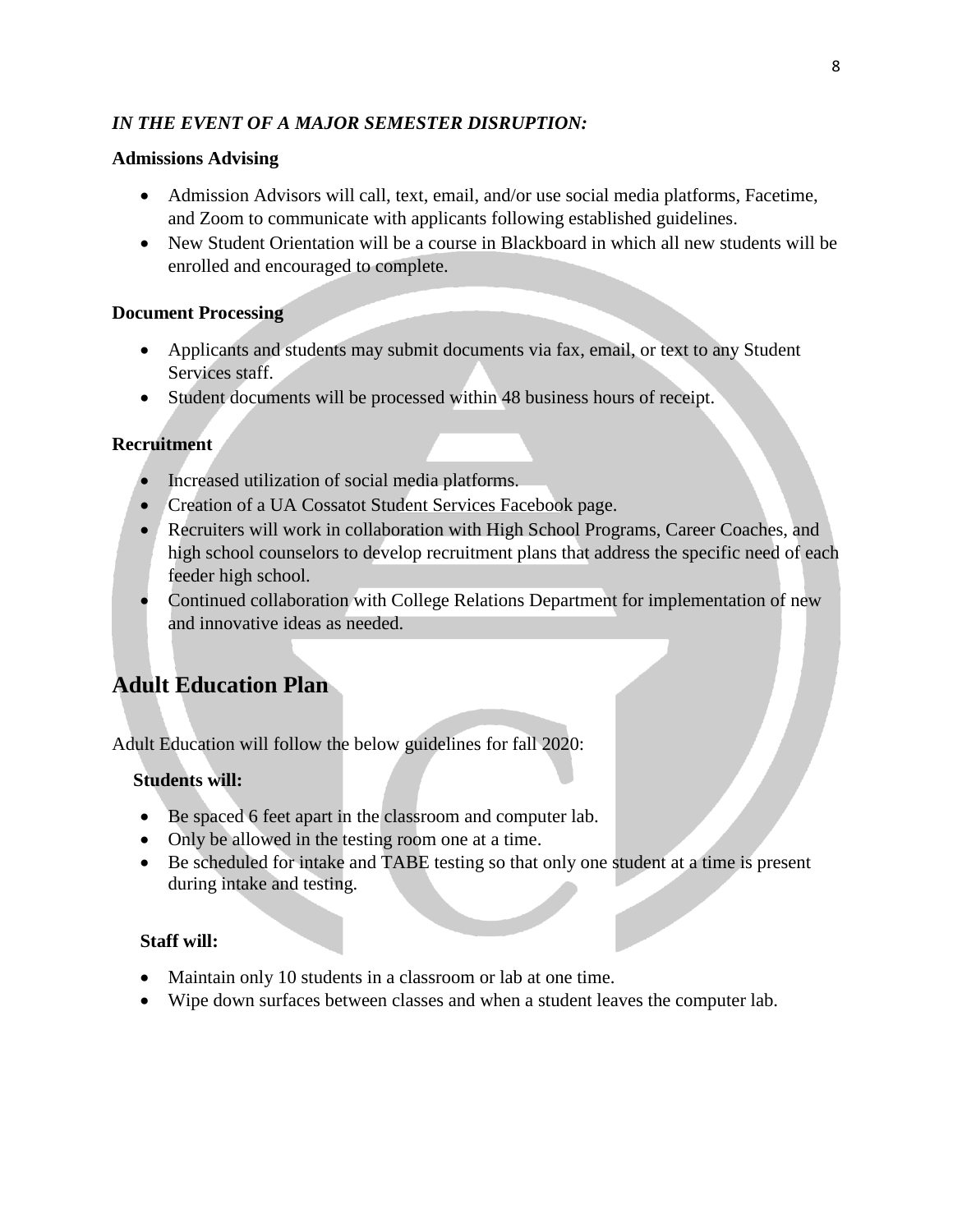#### *IN THE EVENT OF A MAJOR SEMESTER DISRUPTION:*

- All staff will remain available via text, phone, or email during regular work hours.
- All tasks will be documented on the Telework Template and submitted weekly to the director.
- All student engagement will be documented on the Virtual Learning Attendance sheet and submitted weekly to chillingsley@cccua.edu and [jblack@cccua.edu](mailto:jblack@cccua.edu).
- Online enrollment will be available for new students on our Facebook page and website.
- Online testing will be available for TABE Testing.
- Zoom classes, video/phone tutoring, etc. will be utilized for managed classes.
- Distance learning programs will be available for instruction: Essential Education, Burlington English, or Rosetta Stone. Attendance will be monitored weekly.
- Learning packets from approved distance learning resources will be provided for students who have no device or WIFI to do online programs. Activity will be monitored weekly. Packets will be left in a secure location outside the building for pickup by the student.

#### **Other Duties by Staff**

- Check-in with students via Remind, email, text, Skype, or social media.
- Complete professional development training activities.
- Read Adult Education journals and/or articles for best practices.
- Monitor student data and explore reports in LACES.
- Participate in Zoom staff meetings.
- Complete Essential Education assignments for staff development.
- Complete lesson plans and syllabi for managed classes.
- Conduct follow-up.
- Maintain data entry into LACES.
- Report student contact changes to chillingsley@cccua.edu

# <span id="page-9-0"></span>**High School Program Plan**

The staff within High School Programs will operate as normal from their personal offices during the fall semester.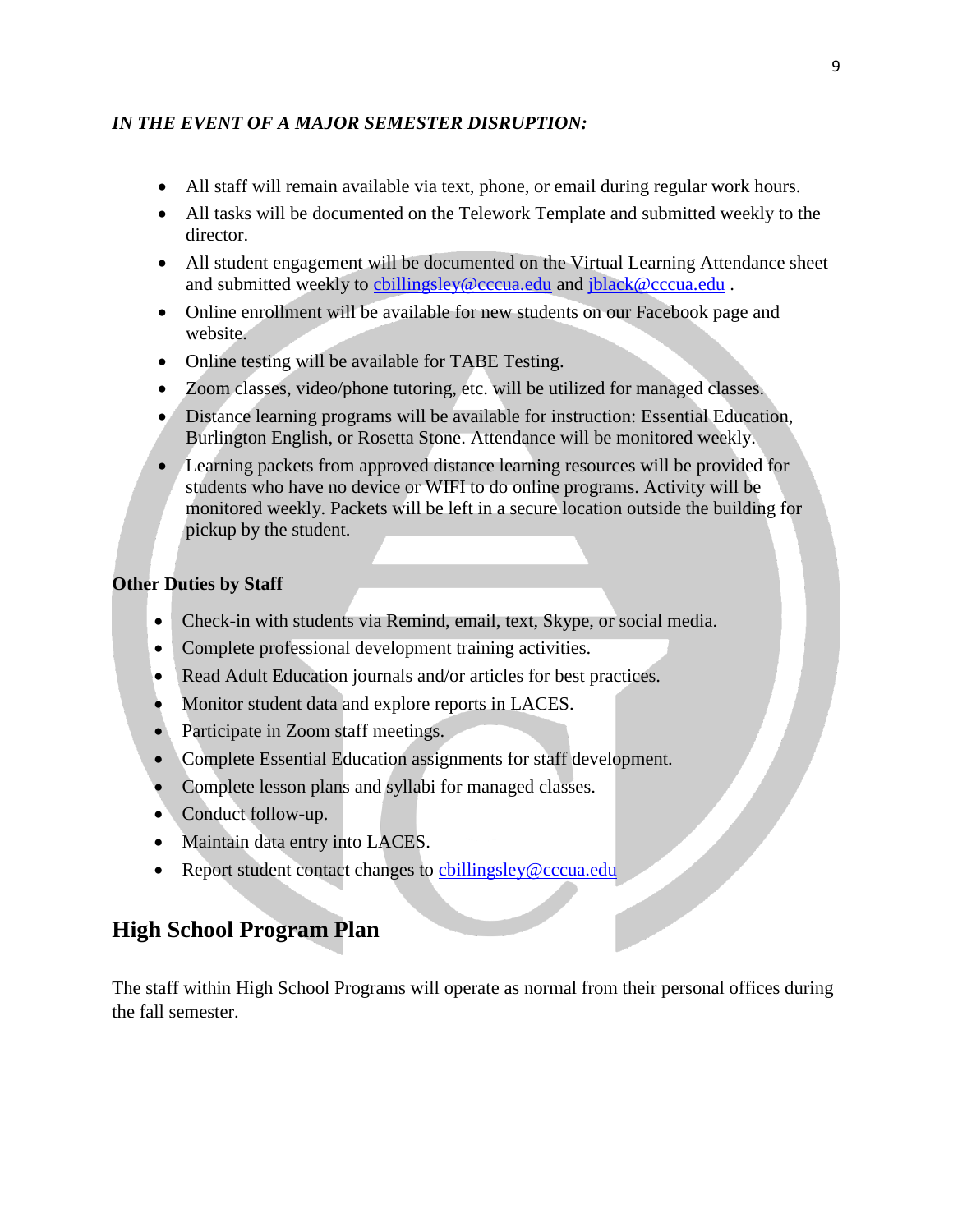#### *IN THE EVENT OF A MAJOR SEMESTER DISRUPTION:*

In the event of an alternative class schedule, the Director of High School Programs will work closely with area high schools to develop a plan that suits the college and the school district. These plans could include:

- Continued utilization of Blackboard for assignments and final grades.
- The use of Zoom for the presentation of any projects or term papers the students have to complete. Students can present these during the normal hours of their morning or evening class times.

# <span id="page-10-0"></span>**Educational Resource Center Plan**

The Educational Resource Center (ERC) will be open to students and the community during the fall semester, following all social distancing rules and UA Cossatot's Face Mask Procedure 1000.

## *IN THE EVENT OF A MAJOR SEMESTER DISRUPTION:*

Tutor.Com and tutoring via Zoom technology will be available to students during alternative operations. ERC tutors will be available via Zoom, Blackboard Collaborate, phone, or Skype. Students will receive contact information for each tutor. The ERC will also request faculty help with dispensing that information to students through the college's Learning Management System (LMS) Blackboard.

All online educational resources are available electronically 24/7. Textbook rentals will be handled by appointment and/or mail services, provided staff can enter campus ERCs and students will be able to return rentals through exterior drop boxes. Detailed instructions will be distributed to students.

# <span id="page-10-1"></span>**Testing Center Plan**

When students are testing on-site, testing centers will follow the guidelines listed below:

 Students will have hand sanitizer provided by testing center staff prior to signing in, entering the testing room, and exiting.

## *IN THE EVENT OF A MAJOR SEMESTER DISRUPTION:*

Should students be prevented from testing on campus, testing proctors will schedule examinations and proctor remotely through Zoom, Blackboard, or Respondus technologies.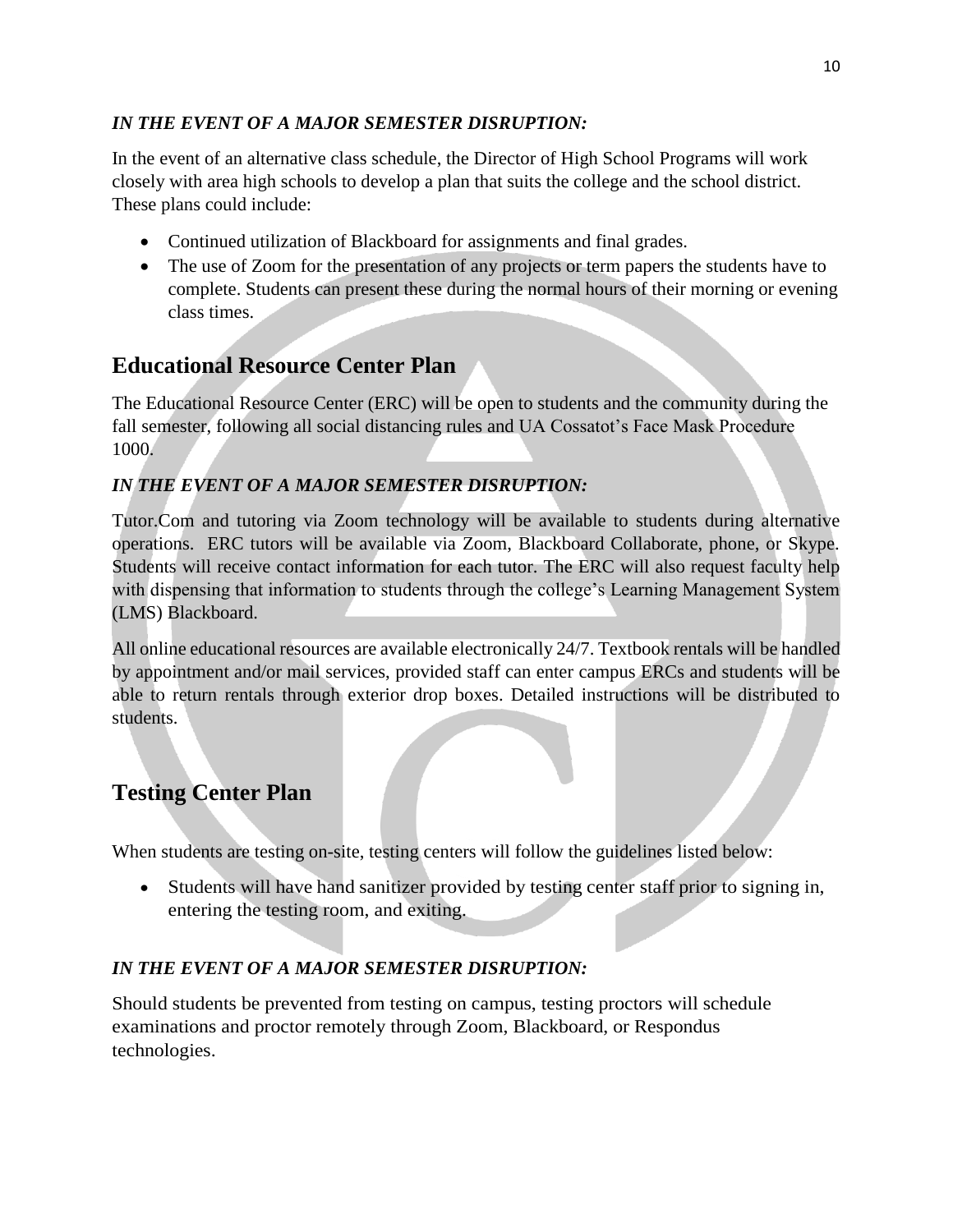# <span id="page-11-0"></span>**Facilities Plan**

*Following the ADH guidelines for disinfection, UA Cossatot's Facilities Department will have primary responsibility for cleaning offices, workspaces, classrooms, and other high touch point surfaces on campus based on Department of Health guidelines for disinfection. Although Facilities will have primary responsibility for disinfecting surfaces, employees and students will also need to assist.*

In preparing for the fall semester, the Facilities Department will continue to be proactive in:

- Professionally disinfecting all learning and office spaces with chlorine based disinfectants.
- $\bullet$  Maintaining the appropriate social distancing and other CDC signage on entry doors, bulletin boards, and common spaces.
- Maintaining proper social distancing floor markers in common spaces.
- Ensuring that appropriate sneeze guards are installed at reception desks, cafes, cosmetology labs, and other areas where face-to-face interaction is common.
- Establishing "Grab and go" only food items in Campus Cafes.
- Maintaining the appropriate stock of PPE and cleaning supplies.
- Providing additional training for janitorial personnel to be more cognizant of cleaning commonly touched surfaces, restroom surfaces, door knobs, panic bars, etc.
- Adding and maintaining hand sanitizer stations outside restrooms, cafes, and common area hallways.

# <span id="page-11-1"></span>**Outreach and Alumni Relations Plan**

#### **Overview**

Plans for the Office of Institutional Advancement's fundraising, donor, alumni, and community outreach efforts in response to COVID-19 safety concerns follow:

Planned outreach efforts for fall 2020 include Fiesta Fest, Student Leadership Retreat, Draw Down, Giving Tuesday, Colt Bolt 5K, Scholarship Appreciation Luncheon, Blue Darter Trade Days, foundation and alumni board meetings, scholarship committee meetings, donor meetings, and community and civic organization meetings.

#### **Fiesta Fest Work Plan**

Fiesta Fest is a community event held in Downtown De Queen to celebrate the cultures that populate Southwest Arkansas while raising scholarship funds to benefit UA Cossatot students.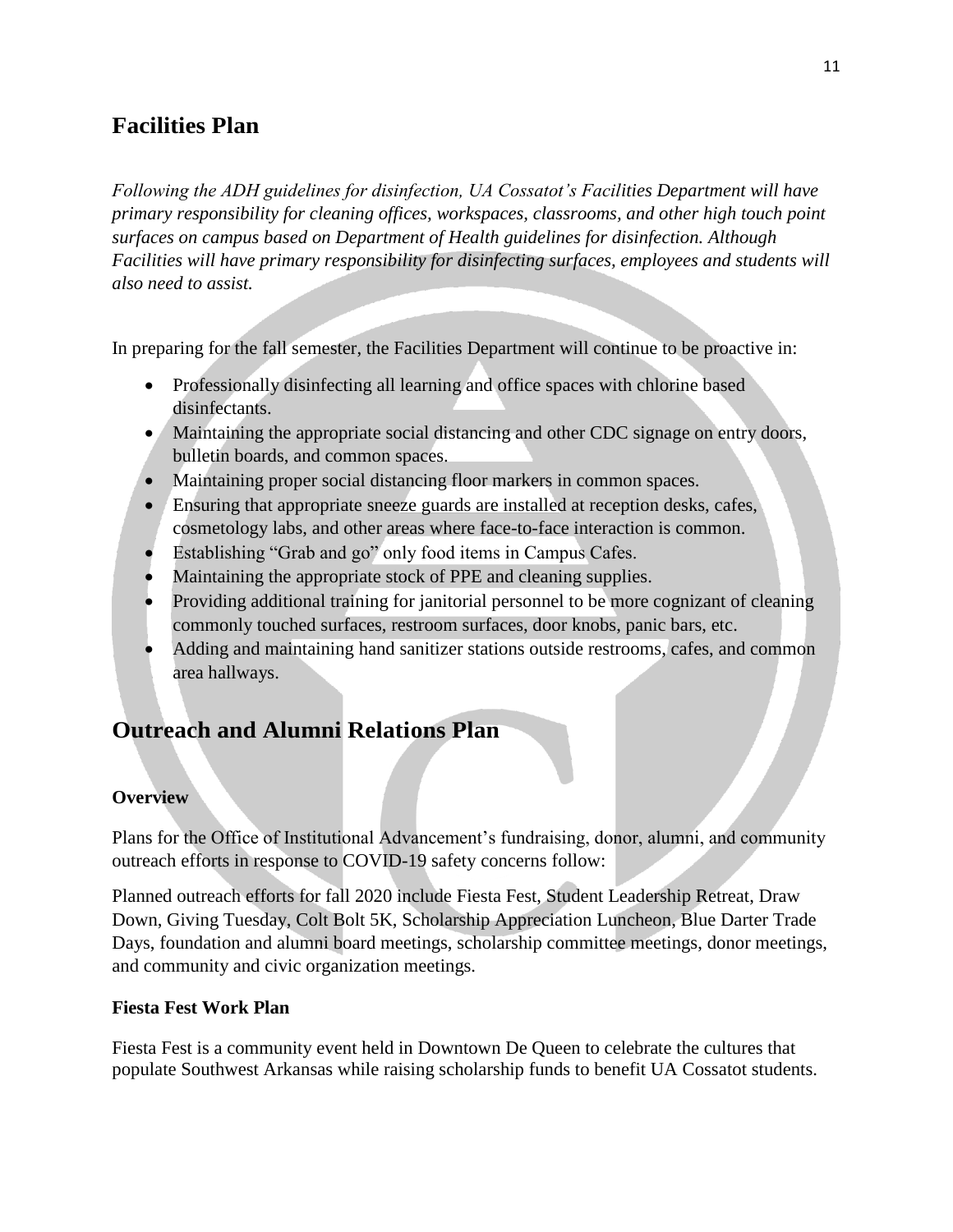The Fiesta Fest Committee will follow the ADH guidelines for food safety. If the vendor is not compliant, they will be given a warning. If the vendor refuses to follow guidelines as suggested, they will be required to leave the premises.

All staff and volunteers will be required to:

- Provide hand sanitizer at each booth station
- Wear a mask and gloves at all times
- Provide sanitation stations throughout the festival for public use
- Have temperature checked before the beginning of the event

#### **Giving Tuesday Work Plan**

Giving Tuesday (#GivingTuesday) is a global day of giving that takes place the Tuesday after Thanksgiving. Nonprofits around the globe promote giving back both monetarily and the giving of time to promote philanthropy. In relation to Giving Tuesday, the UA Cossatot Foundation partners with the Center for Student Success to host the Feed the Funnel Party to benefit the Center's food pantry and encourages monetary donations from current and potential donors.

Feed the Funnel Party:

UA Cossatot Foundation, members, and volunteers will follow the ADH guidelines for food safety. UA Cossatot Foundation personnel will provide symptom screenings for all participants prior to participating in the Feed the Funnel party in conjunction with The Pack Shack (TPS).

All staff volunteers and participants will follow UA Cossatot's Face Mask Procedure 1000 and also be required to:

- RSVP to the event so that appropriate room size is chosen.
- Check the temperature of all volunteers.
- Leave personal belongings outside the party room, including phones.
- Wash their hands with soap and water immediately before queuing for the Feed the Funnel party.
- Wear a hairnet and beard net (if necessary provided by TPS).
- Use a sanitizing wipe to clean their hands after putting on a hairnet and beard net.
- Wear gloves (provided by TPS).
- Adhere to the organization's guidelines for wearing a face mask.
- Maintain a 6-foot distance while in line to enter the party room (signage and tape assisting with this process).
- Additionally, the layout of the party room will ensure that each person is appropriately socially distanced from fellow participants (a minimum of 40 square feet per participant is required. A maximum of 10 participants are permitted per 500 square feet in the same room. Participants are limited to 60 minutes of Funnel time to restrict the amount of face to face interaction. The above requirements do not include ingress and instructions.

Solicitation of Donations for Giving Tuesday:

Donations will be encouraged via website, text message, and mail.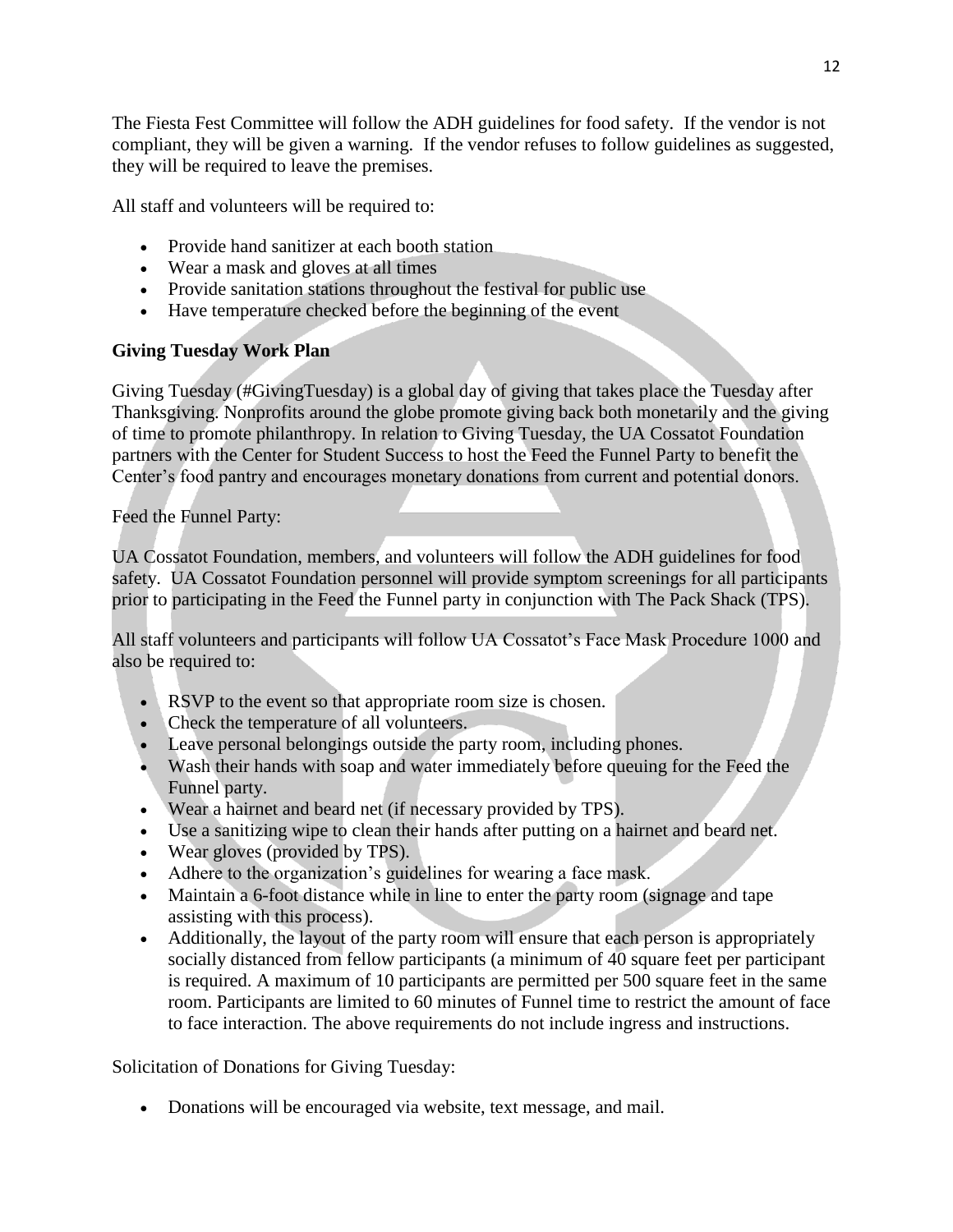When interacting with any participating business or donor face-to-face, UA Cossatot employee(s) will practice social distancing, avoid physical contact, and wear a mask.

#### **Student Leadership Retreat Work Plan**

The UA Cossatot Student Leadership Retreat is a two-day event that provides leadership training, team-building exercises, and networking opportunities to nominated students in each UA Cossatot student organization group.

UA Cossatot student organization sponsors and volunteers will follow CDC and ADH guidelines. Sponsors will provide symptom screenings for all participants prior to participating in the student leadership retreat. In order to reduce the number of people attending the retreat, sponsors will nominate one student per organization.

Steps to plan, prepare, and proceed with the retreat:

- Meet with the venue to discuss the plans for the student leadership retreat and make any necessary changes
- Create planning teams and assign duties for the retreat (cooking and cleaning/sanitation)
- Provide COVID-19 communication and prevention supplies for club sponsors and volunteers
	- o Frequently disinfect all surfaces with cleaners
	- o Provide hand sanitizing stations throughout the venue
	- o Provide masks for participants (required)
	- o Provide gloves for participants (not required to wear)
- Maintain 6-foot distance
- Require temperature check for student organization sponsors, volunteers, and participants
- Promote regular hand washing and hand washing tips
- Promote messages that discourage student organization sponsors, volunteers, and participants who are sick from attending the retreat
- Student organization sponsors and volunteers are required to follow the ADH guidelines for food safety when preparing and serving food for the retreat
	- o Participants must wash their hands with soap and water
	- o Wear hairnet and beard net (if necessary)
	- o Sanitize and clean after every meal
	- o No self-serve will be available
- Identify a space that can be used to isolate anyone who may become sick at the time of the event. All surfaces will need to be thoroughly disinfected.

#### **Draw Down Work Plan**

The Colts Drawdown is a fundraising event hosted by the UA Cossatot Athletic Department with support of the UA Cossatot Foundation and College Relations team. It is held each year at the Lockesburg Gymnasium. Both men and women's basketball teams will be responsible for selling 120, \$100 tickets to community members, local business owners, and Colts fans for a chance at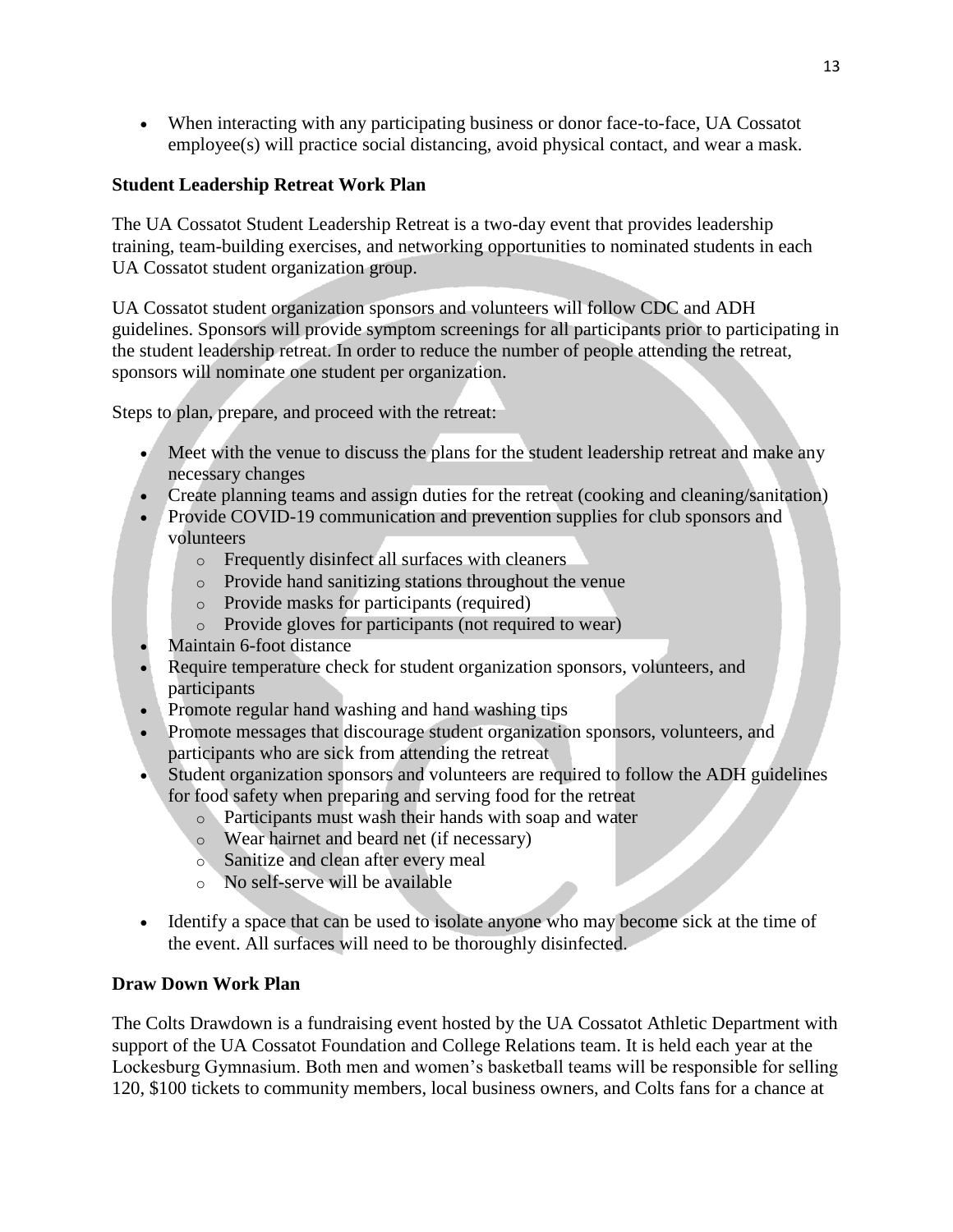winning \$5,000. The ticket includes a steak dinner for two, which is cooked by volunteers. All proceeds benefit the Athletic Department.

#### **Plan A - Event On-Site**

The event will be held at the Bank of Lockesburg Gymnasium according to the current ADH guidelines for food safety as the event is held in an entertainment dinner format. CDC guidelines will also be followed during this event.

Steps to plan, prepare, and proceed with the event:

- Tables will be set 6 feet apart from each other.
- Hand sanitizer will be provided at the check-in table at the entrance.
- Limited seating will be available.
- Only one master of ceremonies will be conducting the event.
- One basketball player will be helping with drawing numbers for the entire night.
- One basketball player will be removing numbers from the playing board for the entire night.
- Tickets will be sold online through platforms such as Eventbrite.
- Guest will wear masks and remove them once the food is served.
- Food will be served to tables to maintain social distancing efforts by guests.
- Servers will wear gloves and masks to serve guests.
- All food will be served on disposable plates and to reduce contact.
- The event will also be live-streamed on Facebook for guests to attend.
- Steaks will be available for pickup for guests who wish to attend the event from home.
- Prize money will be awarded in cash.
- All tables, equipment, and supplies used for the event will be cleaned and sanitized by the end of the night.
- The event will be promoted online with a link provided to purchase tickets.

#### **Plan B - Event Online**

The event will be a virtual event presented through Facebook live for guests to attend. The event will be transmitted directly from the Bank of Lockesburg Gymnasium.

Steps to plan, prepare, and proceed with the event:

- Those attending the event on-site will be:
	- o Master of Ceremonies
	- o Board Assistant
	- o Number Drawing Assistant
	- o Cooks
	- o Food Servers
	- o College Relations team
- UA Cossatot Foundation, members and volunteers will follow the ADH guidelines for food safety.
- Tickets will be sold online through platforms such as Eventbrite.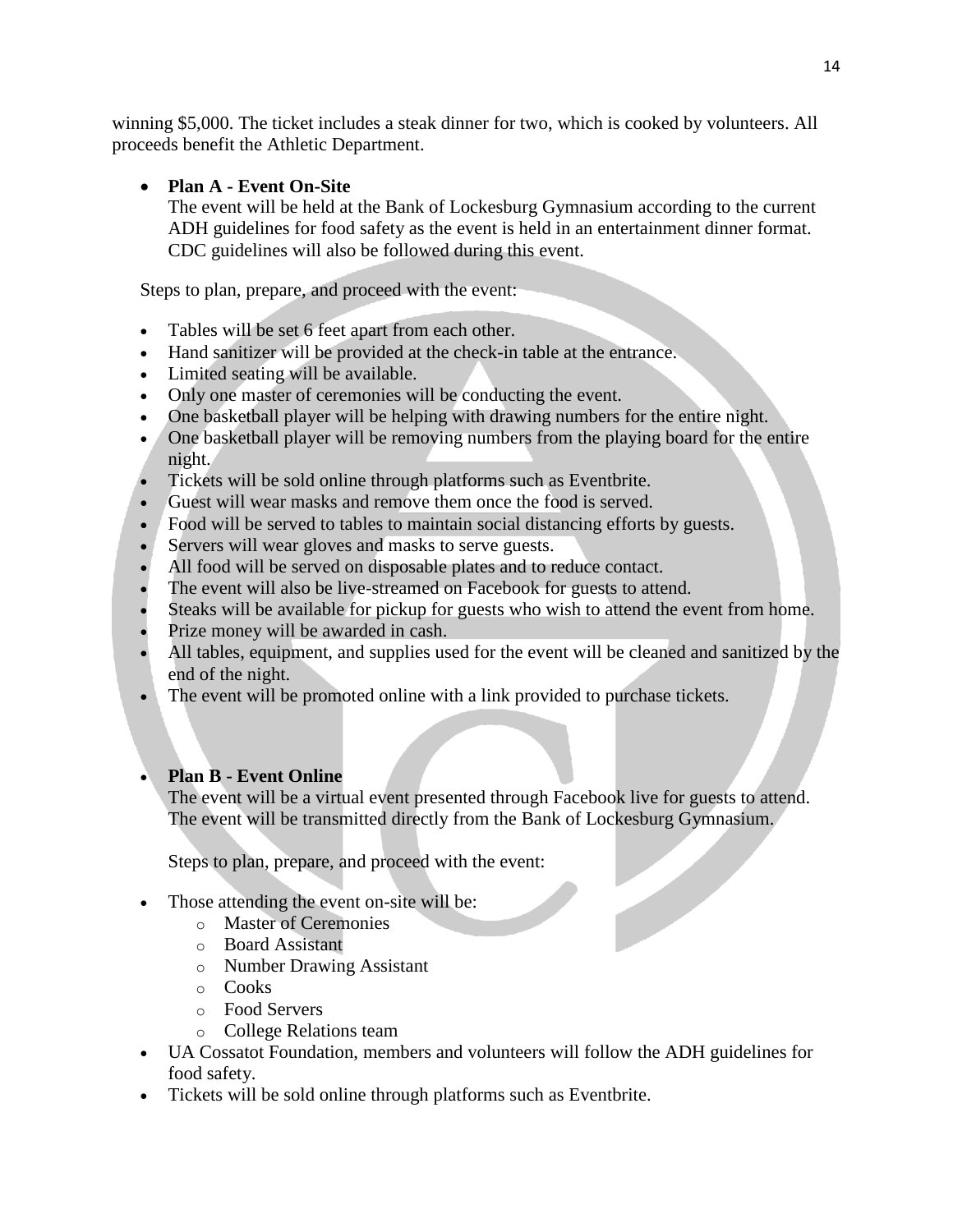- Servers will wear gloves and masks.
- Food will be provided through a drive-thru format at a specific time.
- The event will be transmitted at a certain time and door prizes will be given throughout the event. Winners may pick up prizes at a later date.
- The College Relations team will be managing all logistics for the transmission of the event.
- Winner or winners will be contacted to pick up prize money.
- The event will be promoted online with a link provided to purchase tickets.

#### **Colt Bolt 5K Work Plan**

The Colt Bolt 5K is an event hosted by the UA Cossatot Foundation to provide scholarship funds and awareness for the program/scholarship the race is benefiting.

**Plan A**

COVID-19 positive cases will have to indicate a decreasing trend in Southwest Arkansas and group gatherings will be considered safe by government and state officials before this traditional 5k race can occur. UA Cossatot volunteers and employees will follow CDC guidelines. Masks and hand sanitizer will be available for staff, volunteers, and participants.

**Plan B**

In lieu of a traditional 5k, the UA Cossatot Foundation will host a virtual 5k. Participants can sign-up online and run or walk from their preferred location. Participants will time themselves and send the race coordinator their results as well as a picture of themselves in action. T-shirts will be distributed to all participants who sign-up by the deadline and the top two winners in each age division will be presented a medal.

#### **Scholarship Appreciation Luncheon Work Plan**

The UA Cossatot Foundation Scholarship Appreciation Luncheon is an event that honors all of the college and foundation scholarship recipients and donors.

The UA Cossatot Foundation will be following the ADH guidelines for food safety. In the event that the CDC does not recommend large gatherings, the UA Cossatot Foundation will postpone the event. To limit the number of attendees, scholarship recipients and donors will be limited to one guest.

Steps to plan, prepare, and proceed with the event:

- Tables will be set 6 feet apart from each other.
- Hand sanitizer will be provided at the check-in table at the entrance.
- Limited seating will be available.
- Masks may be removed once the food is served.
- Food will be served to guests to maintain social distancing efforts.
- Servers will wear gloves and masks.
- All food will be served on disposable plates and to reduce contact.
- All tables, equipment, and supplies used for the event will be cleaned and sanitized by the end of the night.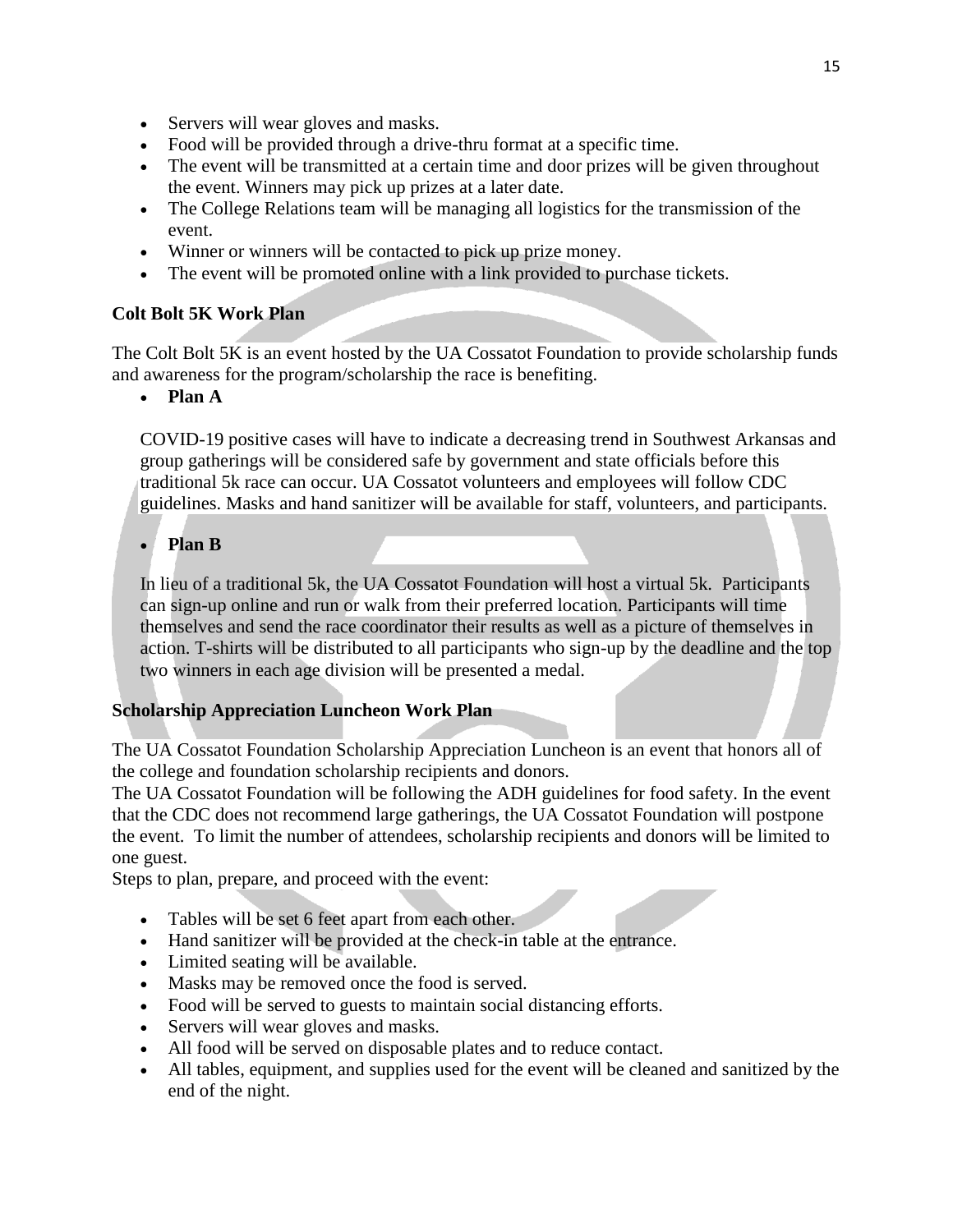#### **Blue Darter Trade Days Work Plan**

The Blue Darter Trade days promote local small businesses, entrepreneurs, artists, and artisans. Blue Darter Trade Days is an inclusive, family-friendly event that welcomes all ages. Attendees can expect to find a variety of vendors such as clothing and children's boutiques, specialty shops, handmade crafts, food, and more. The event is held annually on the Lockesburg campus in September or October.

#### **Plan A – Event in Gym**

The event will occur at the Bank of Lockesburg Gymnasium according to the current ADH and CDC guidelines for events and large gatherings. UA Foundation staff will provide symptom screenings for all Vendors prior to setting up in their designated areas.

Steps to plan, prepare, and proceed with the event:

- Vendors will be set 6 feet apart from each other.
- Hand sanitizer will be provided at the check-in table at the entrance.
- Vendors and guests attending the event will be required to follow UA Cossatot's Face Mask Procedure 1000.
- All tables, equipment, and supplies used for the event will be cleaned and sanitized.

#### **Plan B – Event Outdoors**

The event will be held outdoors, if weather permits, according to the current ADH and CDC guidelines for events and large gatherings. The event will be shortened from a two-day event to a one day event. Event coordinators will determine the designated area for the event. UA Foundation staff will provide symptom screenings for all Vendors prior to setting up in their designated areas.

Steps to plan, prepare, and proceed with the event:

- Vendors will be set 6 feet apart from each other.
- Hand sanitizer will be provided at the check-in table at the entrance.
- Vendors and guests attending the event will be required to follow UA Cossatot's Face Mask Procedure 1000.
- All tables, equipment, and supplies used for the event will be cleaned and sanitized.

#### **Foundation/Alumni Board Work Plan**

The Foundation Board consists of local leaders and business owners who have a vested interest in the foundation's mission and helping the foundation reach its goals in supporting UA Cossatot and its students.

The Young Alumni Board consists of UA Cossatot Alumni who are under the age of 40 and whose mission is connecting previous alumni to UA Cossatot.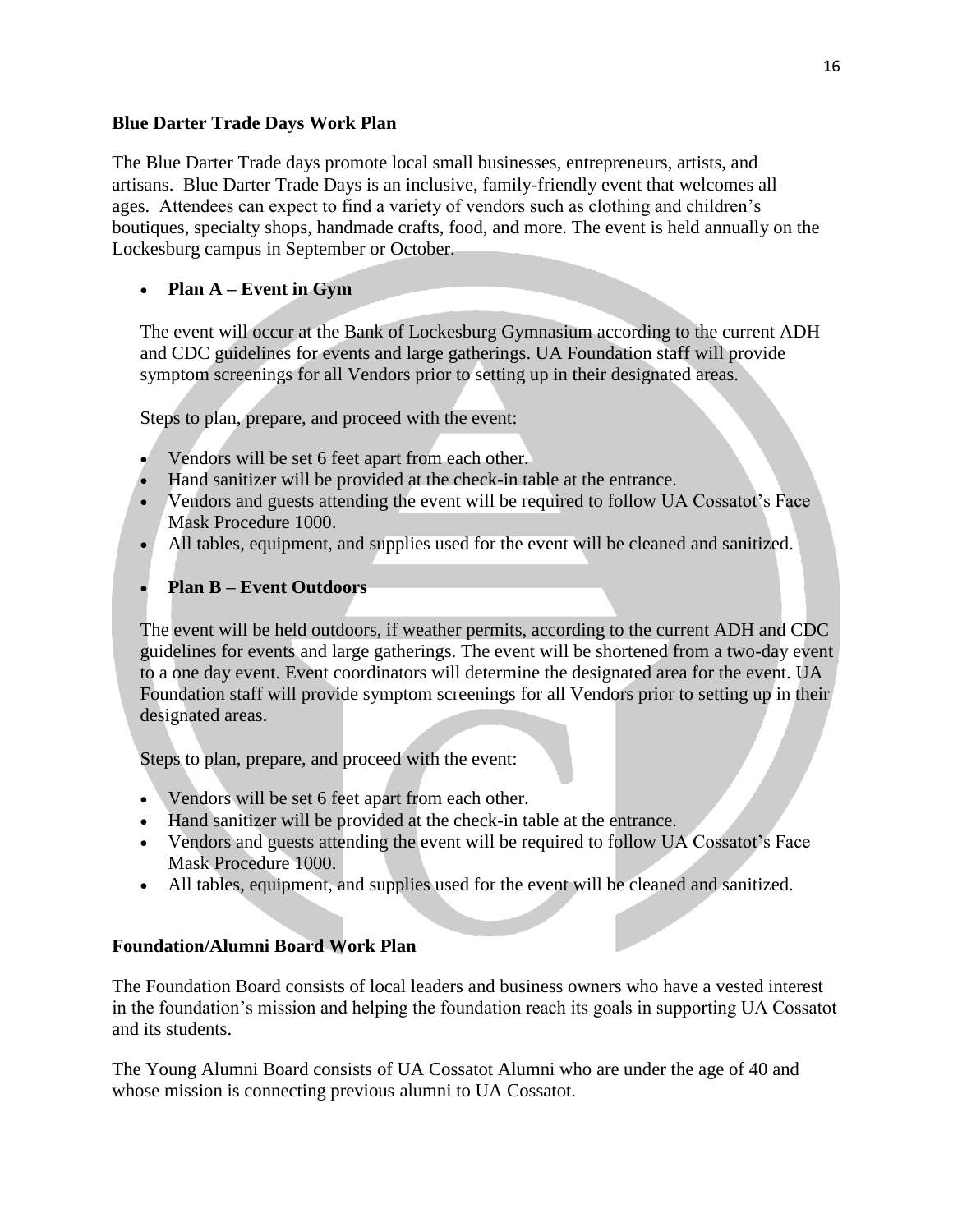Plans to meet and communicate:

- Electronic meetings such as Zoom, text message, and email will be encouraged.
- In the event of an in-person meeting, attendees will practice social distancing and sit a chair apart from each other. Masks will be required and no physical contact will be permitted for the safety of everyone involved. UA Foundation staff will provide symptom screenings for all participants. Hand sanitizer will be available and all attendees will be encouraged to use.
- UA Cossatot and foundation updates will be communicated to both foundation and alumni board members via email.

#### **Scholarship Committee Work Plan**

The UA Cossatot Scholarship Committee consists of UA Cossatot employees who help grade all of the institutional and foundation scholarship applications based on the designated grading rubric, donor criteria, and donor recommendations.

Plans to meet and communicate:

- Video meetings such as Zoom will be used to discuss and grade any open scholarship applications during the fall 2020 semester. Copies of applications will be emailed to committee members so that grading and discussion can be completed from the safety of their offices.
- Email and phone will be the main medium for asking questions and sharing ideas throughout the fall 2020 semester.
- In the event of an in-person meeting, attendees will practice social distancing and sit a chair apart from each other. Masks will be required and no physical contact will be permitted for the safety of everyone involved. UA Foundation staff will provide symptom screenings for all participants. Hand sanitizer will be available and all attendees will be encouraged to use.

#### **Donor Work Plan**

The foundation works with donors and prospects to help fund initiatives and scholarships that interest the donor while benefiting UA Cossatot and its students.

Plans to meet and communicate:

- For in-person meetings with donors, safety and social distancing practices will be implemented. UA Cossatot employee(s) will wear masks and avoid handshaking and physical contact.
- Electronic communications such a Zoom, phone call, and email will be utilized as alternative options to communicate with current and prospective donors.
- For photo ops with donors, no physical contact will be allowed and UA Cossatot employee(s) will wear masks.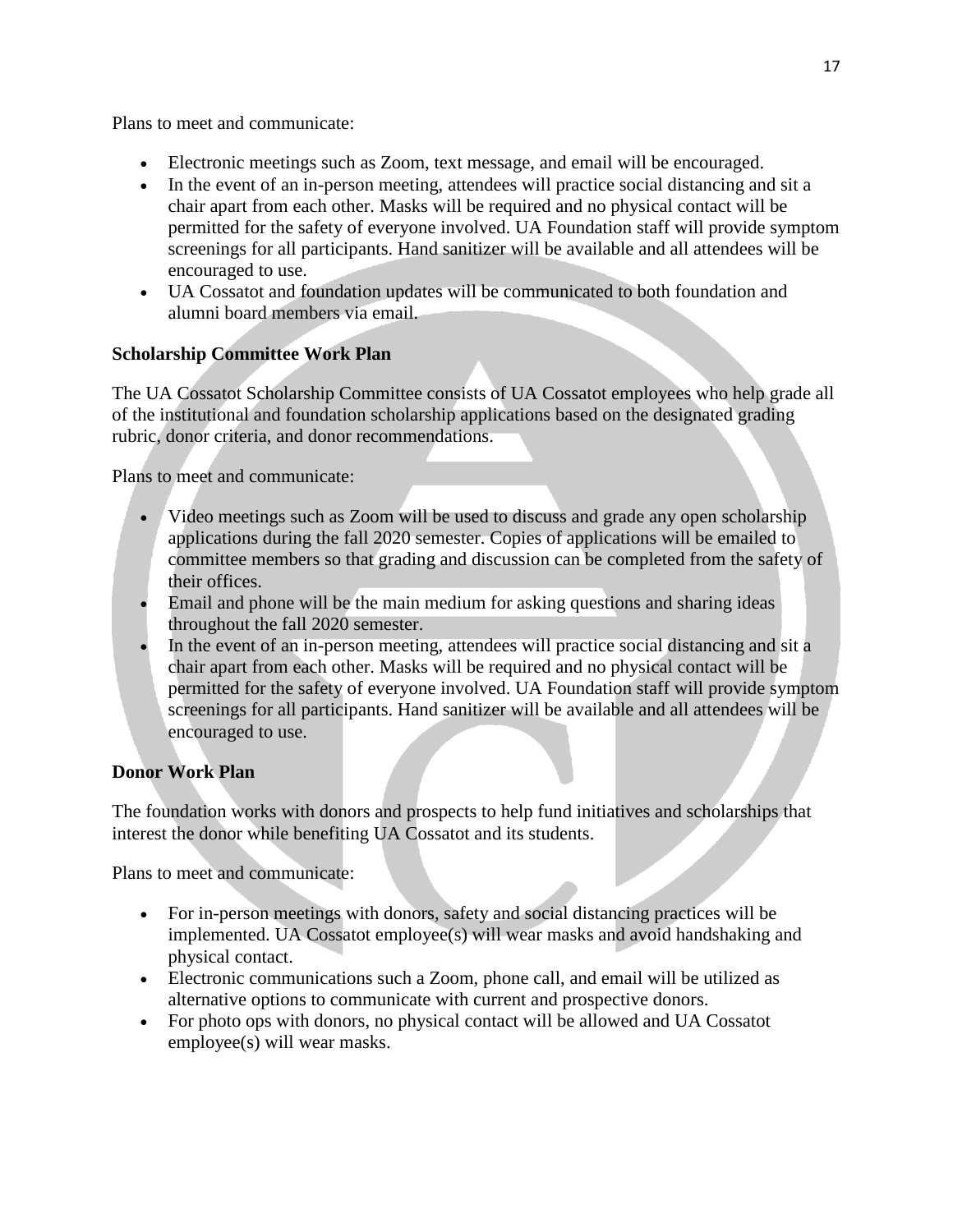#### **Community and Civic Organization Work Plan**

Many UA Cossatot employees are members of organizations such as Rotary, Lion's Club, Chamber of Commerce, City Council, and community boards.

Plans to meet and communicate:

- UA Cossatot employees who are members or who are attending community/civic organizations will follow Arkansas state guidelines for group gatherings.
- Handshakes or physical contact will not be permitted and UA Cossatot Employees will wear masks to comply with COVID-19 safety practices.

# <span id="page-18-0"></span>**College Venue Plan**

This is the fall plan to protect the health and safety of all while allowing the college venues to reopen for use by students, faculty, staff, alumni, and guests whose purpose is to promote the educational process or contribute to the social, cultural, or recreational life of the community.

Preventing the spread of COVID-19 is a challenge that requires mutual responsibility with entities reserving facilities and commitment of all individuals coming to campus to act mindfully, in accordance with all UA Cossatot policies and procedures.

#### *\*While on campus, all campus visitors must adhere to UA Cossatot's Face Mask Procedure 1000.*

UA Cossatot will:

- Adjust the official capacity of each indoor venue to maintain 10-foot physical distancing between tables so occupied seats are 6 feet from seats at adjacent tables.
- Encourage the use of a safe-distancing calculator, such as this: [https://www.calconic.com/calculator-widgets/social-distancing](https://www.calconic.com/calculator-widgets/social-distancing-calculator/5ef21c169444bf0029086759)[calculator/5ef21c169444bf0029086759](https://www.calconic.com/calculator-widgets/social-distancing-calculator/5ef21c169444bf0029086759)
- Mark floors in high traffic areas in inside venues with 6-foot separation marks to identify the amount of space expected between persons
- Post signs to remind guests that restroom use should be limited based on size to ensure at least 6 feet of distance between individuals and to wash hands often with soap and water for at least 20 seconds.
- Post signs at all entrances advising the public not to enter if:
	- o They have fever (temperature of 100.4 °F [38 °C] $\dagger$  or greater), cough, shortness of breath, sore throat, or loss of taste or smell.
	- o They have had known exposure to someone with COVID-19 in the past 14 days.
- Post signs at all entrances advising the public that they may wish to refrain from entering if :
	- o They are 65 years of age or older.
	- o They have underlying health conditions including high blood pressure, chronic lung disease, diabetes, severe obesity, asthma, or weakened immunity.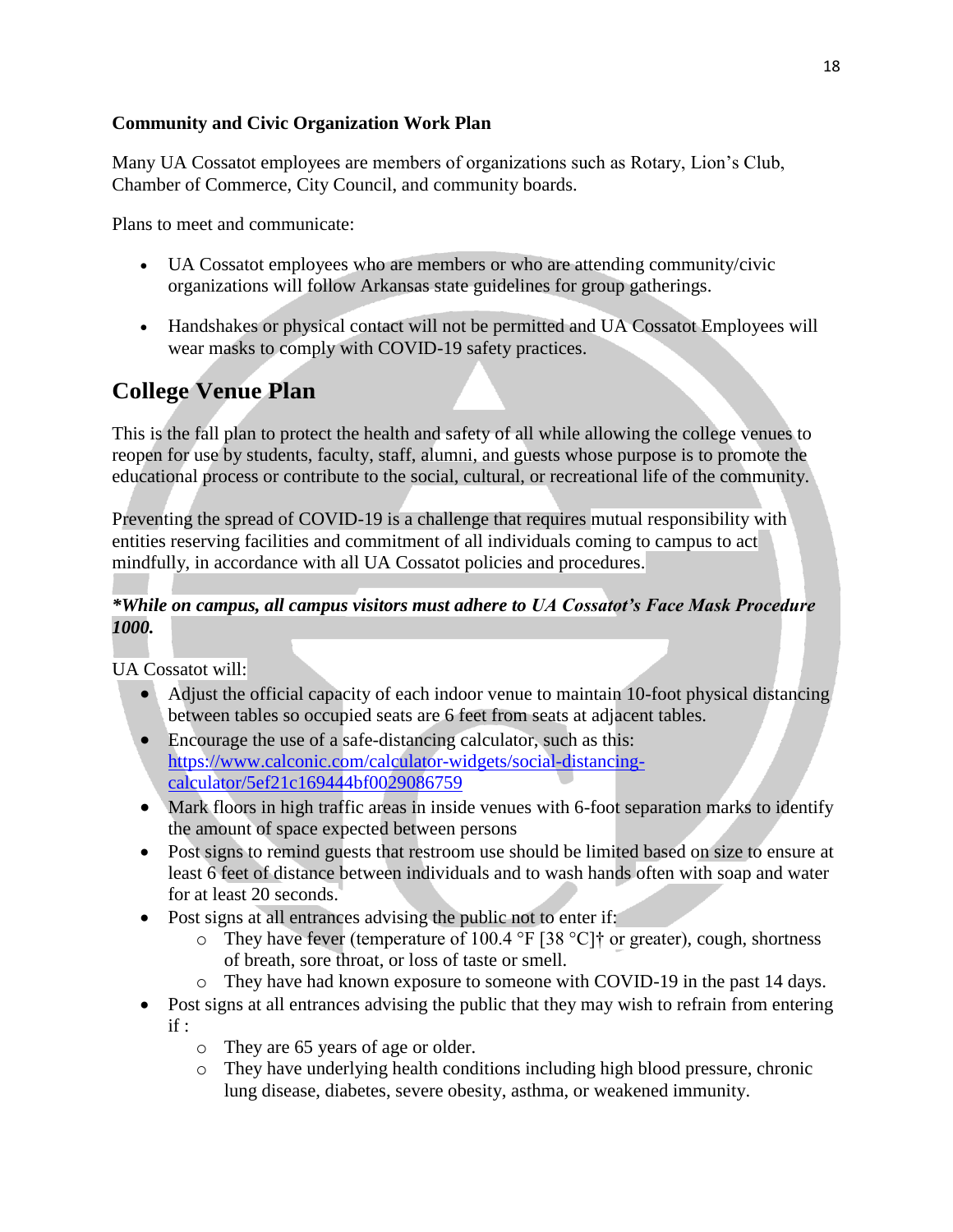- Reservations will be managed to allow 72 hours between events for thorough cleanings of facilities between uses.
- Adjust entry and exit points to reduce congestion
- Provide event planners with CDC recommendations, ADH directives, an Event Safety Reopening Guide published by the Event Safety Alliance, and UA Cossatot policy and procedures pertaining to gatherings and facility usage.
- Clean and disinfect each facility, including seating, before and after each use.

Entities reserving facilities will sign a document saying they understand the ADH directives and UA Cossatot policies and procedures for gatherings, and will commit to the compliance of all attending the event, including but not limited to, ensuring:

- Performers/players/contestants are separated from the audience by at least 12 feet.
- Lines or cues for entrance, exit, making purchases, or for other reasons must be marked or monitored for maintaining a distance of 6 feet between people.
- Seating is arranged to maintain a 6-foot distance between members of the audience. .
- Hand sanitizer stations with hand sanitizer that contains at least 60% alcohol must be available at all entrances and exits.
- Self-service refreshment operations, including but not limited to, salad bars, buffets, and condiment bars are not made available. Catered events are allowed with caterer-served buffets or plated meals.
- Seating is arranged to maintain 10-foot physical distancing between tables so occupied seats are 6 feet from seats at adjacent tables.
- Frequently touched surfaces are periodically cleaned during the course of the event.

The reservation of all college facilities to external groups are suspended until October 1 to direct the staff's attention on monitoring the density of the campus population and making needed adjustments to ensure best practices for safety are being followed for all areas of the college. Thereafter, **e**ach gathering will be assessed on a case-by-case basis in relation to local conditions to determine whether they will be approved, revised to better ensure risk mitigation, postponed, or canceled. Risk mitigation will be based on the level of community transition.

| <b>Level of Community</b>      | <b>Community Characteristics</b> | <b>Level of Mitigation</b>        |
|--------------------------------|----------------------------------|-----------------------------------|
| <b>Transmission</b>            | and Description                  |                                   |
| Substantial, uncontrolled      | Large scale, uncontrolled        | Reservation of all college        |
| transmission                   | community transmission,          | facilities to external groups for |
|                                | including communal settings      | gatherings of any size will be    |
|                                | (e.g. schools, workplaces)       | suspended.                        |
| <b>Substantial, controlled</b> | Large scale, uncontrolled        | Gatherings of 10 or less people   |
| transmission                   | community transmission,          | will be considered.               |
|                                | including communal settings      |                                   |
|                                | (e.g. schools, workplaces)       |                                   |
| <b>Minimal to moderate</b>     | Sustained transmission with      | Gatherings of 50 people or less   |
| community transmission         | high likelihood or confirmed     | will be considered.               |
|                                | exposure within communal         |                                   |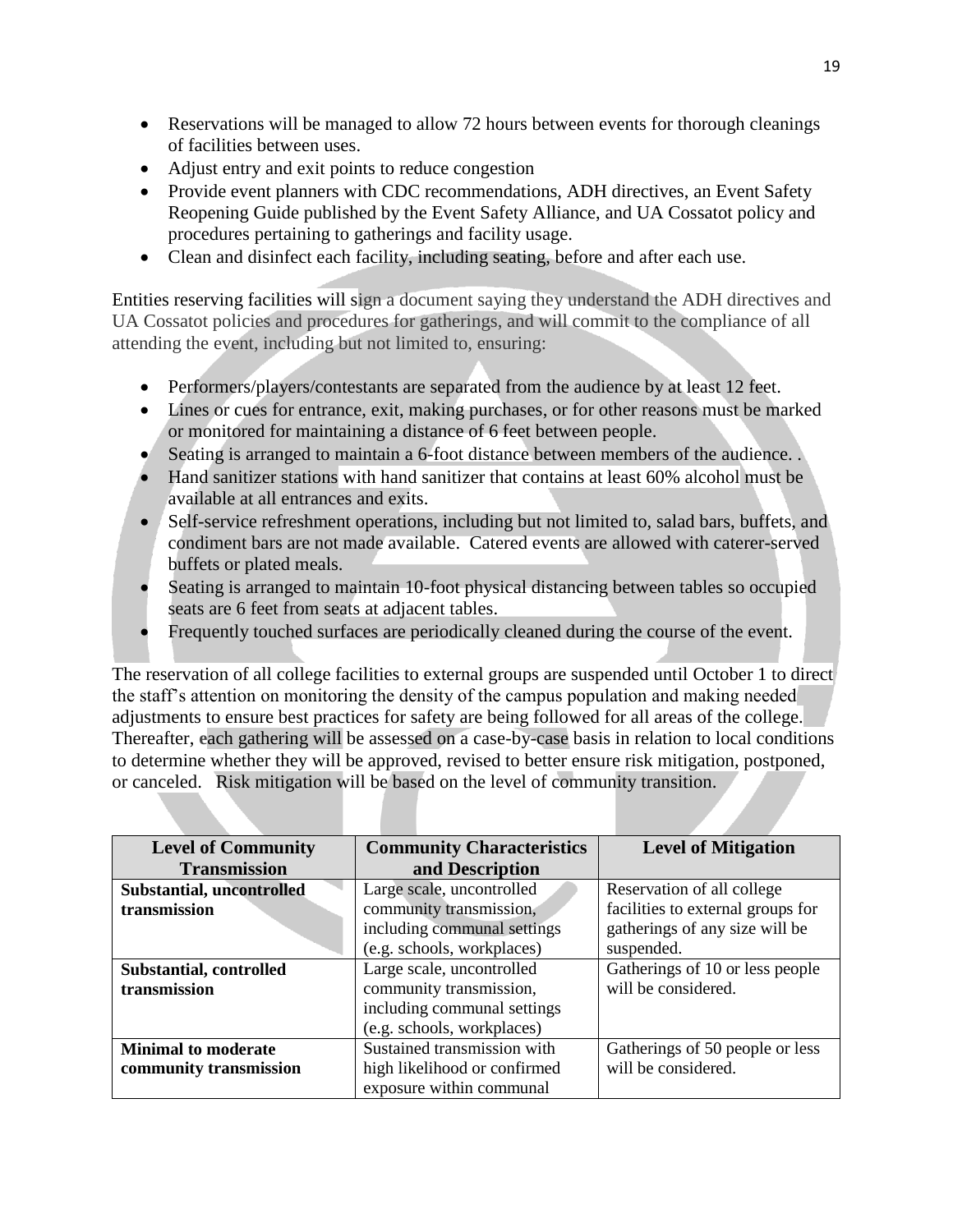|                         | settings and potential for rapid | Gatherings of more than 10      |
|-------------------------|----------------------------------|---------------------------------|
|                         | increase in cases                | people for organizations that   |
|                         |                                  | serve higher-risk populations   |
|                         |                                  | will be suspended.              |
| No to minimal community | Evidence of isolated cases or    | Gatherings up to each venue's   |
| transmission            | limited community transmission,  | maximum capacity will be        |
|                         | case investigations underway;    | considered provided the State   |
|                         | no evidence of exposure in large | Department of Health has        |
|                         | communal settings                | eliminated all attendance       |
|                         |                                  | thresholds and the requirements |
|                         |                                  | for submitting mitigation       |
|                         |                                  | response plans.                 |

Note: Guidance for gatherings provided by the University of Arkansas System, Local and State Health Entities, and the Arkansas Governor's Office will apply to all levels of risk mitigation.

# <span id="page-20-0"></span>**Communications Plan**

The College Relations Department will work to address the need for public awareness of the COVID-19 situation in the communities we serve, while educating those communities as well as college staff and students of college efforts to make its learning environment as safe as possible. For marketing and outreach we will use social, digital, and traditional media methods to stress the importance of the CDC's recommendations regarding hygiene and social distancing and will inform the public of any alterations in the delivery of UAC services caused by changes in the COVID-19 spread in the area. Our College Relations team will meet every two weeks to address those changes. All communications will abide by HIPAA standards.

# <span id="page-20-1"></span>**Human Resources**

*Throughout the COVID-19 pandemic, Human Resources staff will be available to all employees by instituting the following:*

- Human Resources staff will be available to accommodate employee needs in person or by electronic communication (via Zoom, email, phone, etc.).We will be available to help employees with benefits, leave, retirement, or any other Human Resources issue.
- Employees can access their personal information and benefit information through Workday. Employees with questions or concerns can contact the Human Resources Department at [hr@cccua.edu](mailto:hr@cccua.edu) or by phone Kelly Plunk (870)-584-1104, Sheila Holcombe (870)-584-1164, and Debbie Gatlin (870)-584-1190.
- Employees may contact Jackie Walters at (870)584-1129 or Debbie Gatlin (870)-524-1190 with any payroll questions or concerns.
- All meetings and interviews will be conducted electronically/virtually whenever possible. If a meeting or interview cannot be conducted virtually, participants must be limited, and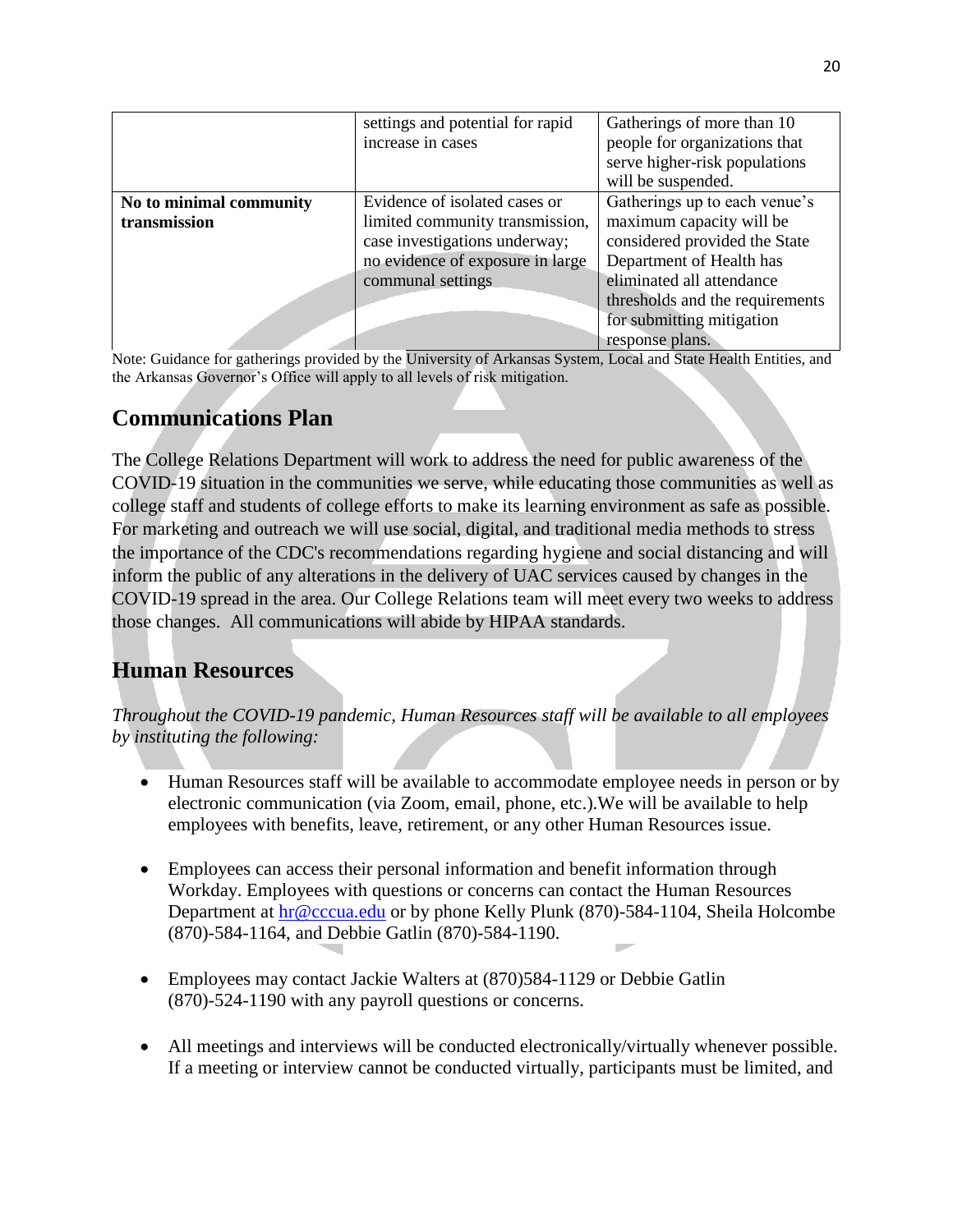enough space available to enable required physical distancing, and all participants must follow UA Cossatot's Face Mask Procedure 1000.

 Employees are encouraged to make appointments to speak to someone in the Human Resources Department or the Payroll Department in person. If an employee is unable to make an appointment they can still come by the office as needed.

# <span id="page-21-0"></span>**Business Office and Financial Aid Department Plan**

The Business Office and Financial Aid departments work hand-in-hand to provide students with the service they need to navigate the landscape of paying for their education. During the fall semester, both the Business Office and the Financial Aid departments will be open to serve students. Great care will be taken to maintain the privacy of students during their financial discussions while providing a safe environment for both the student and the employee. Safety changes that will be implemented this fall include:

- Staff meeting with students will be provided an area that allows staff and student to maintain 6 foot distancing.
- Changes in waiting areas to ensure proper social distancing.
- No one-on-one computer form completion will be allowed. Students will be given instructions to fill out paperwork at home where applicable.

#### *IN THE EVENT OF A MAJOR SEMESTER DISRUPTION:*

#### **FINANCIAL AID**

#### **Students**

- Financial Aid Staff will call and email students concerning financial aid.
- Students who need to come to the office will be required to set up appointment with staff member. Staff member and student must wear a mask.
- Financial Aid Staff will log student's name, date and time they meet with the student.
- When meeting with students or others, staff must be able to maintain 6 foot distance and the meeting should be limited to 10 minutes or less.

#### **Document Processing**

- Applicants and students may submit documents by fax, email, or through US Postal Services.
- Receptionist will scan documents to workflow in order for appropriate staff member to process student files.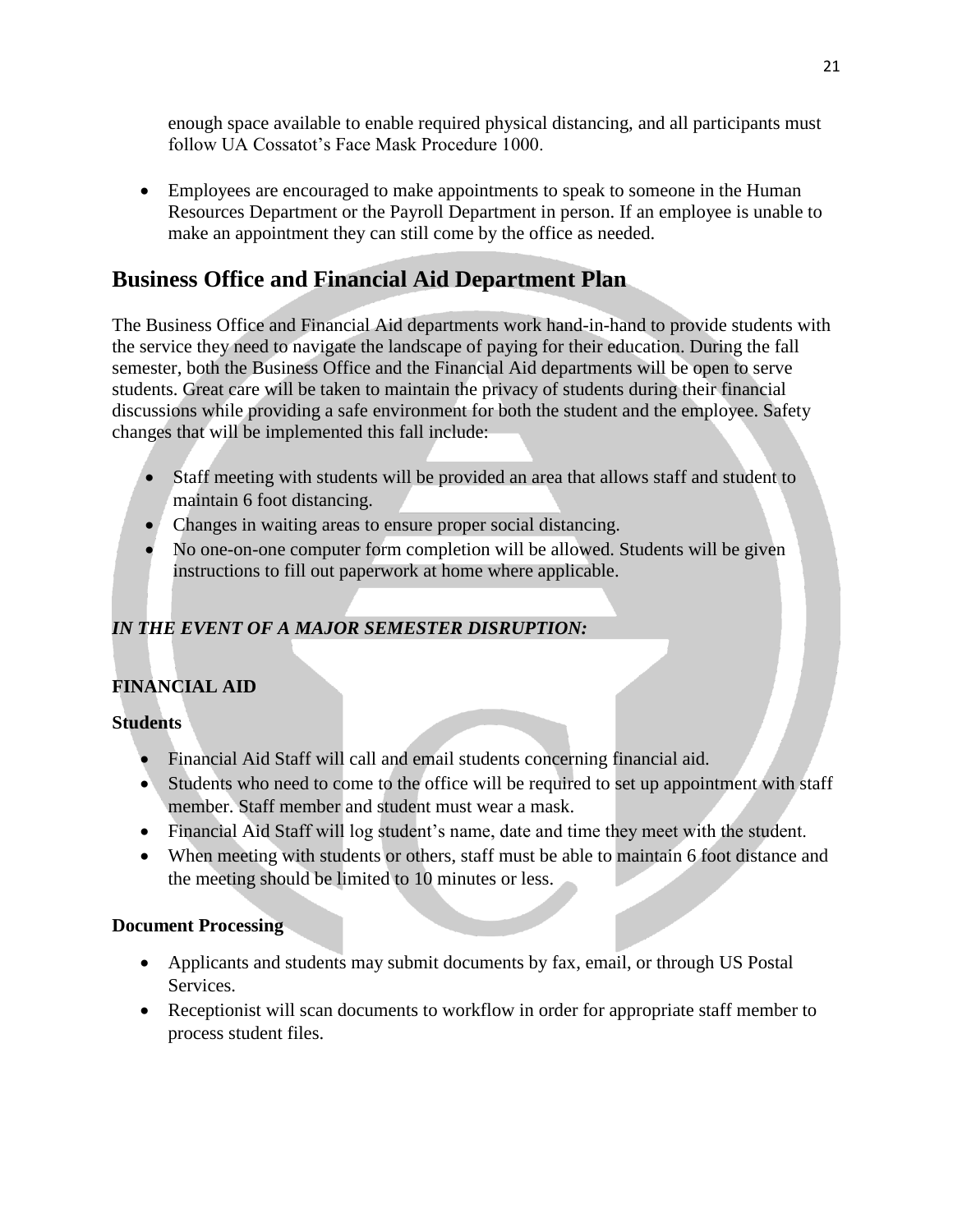The Financial Aid Department's electronic services allow employees to process student files electronically and providing services to UAC students.

#### **BUSINESS OFFICE**

#### **Students**

- Students have the ability to pay their bill online
- Students have the ability to email, text, or call Business Office personnel to access their accounts.

#### **Employees**

 Employees have the ability to access all Business Office functions through UA Cossatot's Workday Enterprise software.

# <span id="page-22-0"></span>**Athletics**

The following guidelines will guide all future COVID-19 plans for UA Cossatot Athletics:

#### **COVID-19 Signage**

 The UA Cossatot Athletic Director will ensure proper signage is displayed at all athletic facilities and events.

#### **Cleaning Standards and Personal Protective Equipment**

- UA Cossatot staff will ensure that masks and hand sanitizer are available to all student athletes before, during, and after workouts.
- All athletic equipment and facilities will be sanitized daily by the Building and Grounds Department and athletic staff.
- It is highly recommended that all athletes follow UA Cossatot's Face Mask Procedure 1000 when feasible.

#### **Athletic Facilities**

- Athletic activities and workouts should not exceed two hours.
- Proper social distancing should be encouraged at all times.
- Staff and students will be limited to essential personnel only.
- All individuals are responsible for following guidelines and proper cleaning while participating.

#### **Symptoms Monitoring**

• The athletic director shall appoint an individual that is responsible for the daily symptom screening of student athletes. This individual must follow required guidelines and will be trained in the proper steps to take in circumstances in which individuals present with symptoms.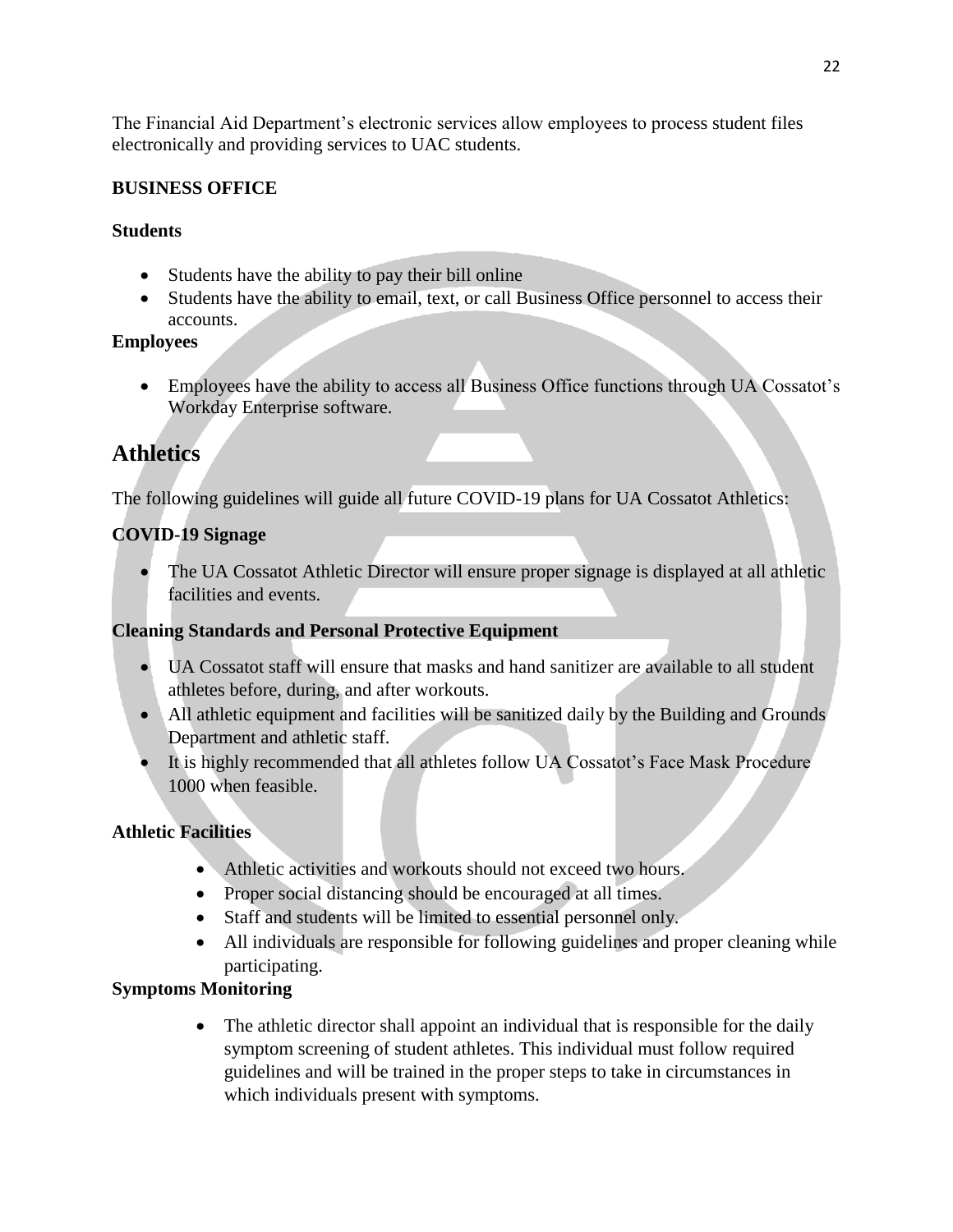Every student, coach, and present individual will answer a symptom survey daily before participating. If any person presents with symptoms, they will immediately be removed from the facility and will be recommended for testing at a local provider or the local ADH office. The person who has been tested must present evidence of a negative test result, or in the case of positive test result, a quarantine period of 14 days, before returning to campus/practice.

#### **Quarantine**

- Student athletes should have a place available where they can self-quarantine when necessary. Many student athletes live together and may present issues for isolation and quarantine of individual.
- Quarantine guidelines will be consistent with UA Cossatot and CDC recommendations.
- If it is determined all athletes have been exposed to COVID-19, the ADH will immediately be contacted for assistance and guidance.

#### **Team Travel**

- Prior to travel for athletic competition, coaches, athletes, and other team personnel will be screened for COVID-19 symptoms.
- The traveling team's official will screen traveling athletes before boarding transportation. Screening should take place inside a controlled environment to ensure temperature accuracy.
- Athletes with symptoms related to illness will not be allowed to board transportation or travel to away competition. A temperature greater than 100.4º will suspend the athlete from travel.
- Screening and temperature check will be conducted at the host site upon arrival and recorded on the Region 2 COVID-19 Screening Form by the host's designated official.
- The host team will provide a copy of both team's screen results to the traveling team.
- Any athlete recording a temperature of 100.4° or more will be suspended from travel and competition.
- Traveling teams will be asked to abide by the policies in place of the host including what facilities are available and guidelines of use per specific facility.

#### **Concessions**

- Servers will wear masks and gloves at all times.
- All patrons must observe 6 foot social distancing.
- Concessions will be moved downstairs to the conference room to create a larger space for social distancing.

#### **Home Games**

- Crowd control will be based on CDC and ADH guidelines.
- In all common areas, seating will be spaced 6 feet apart.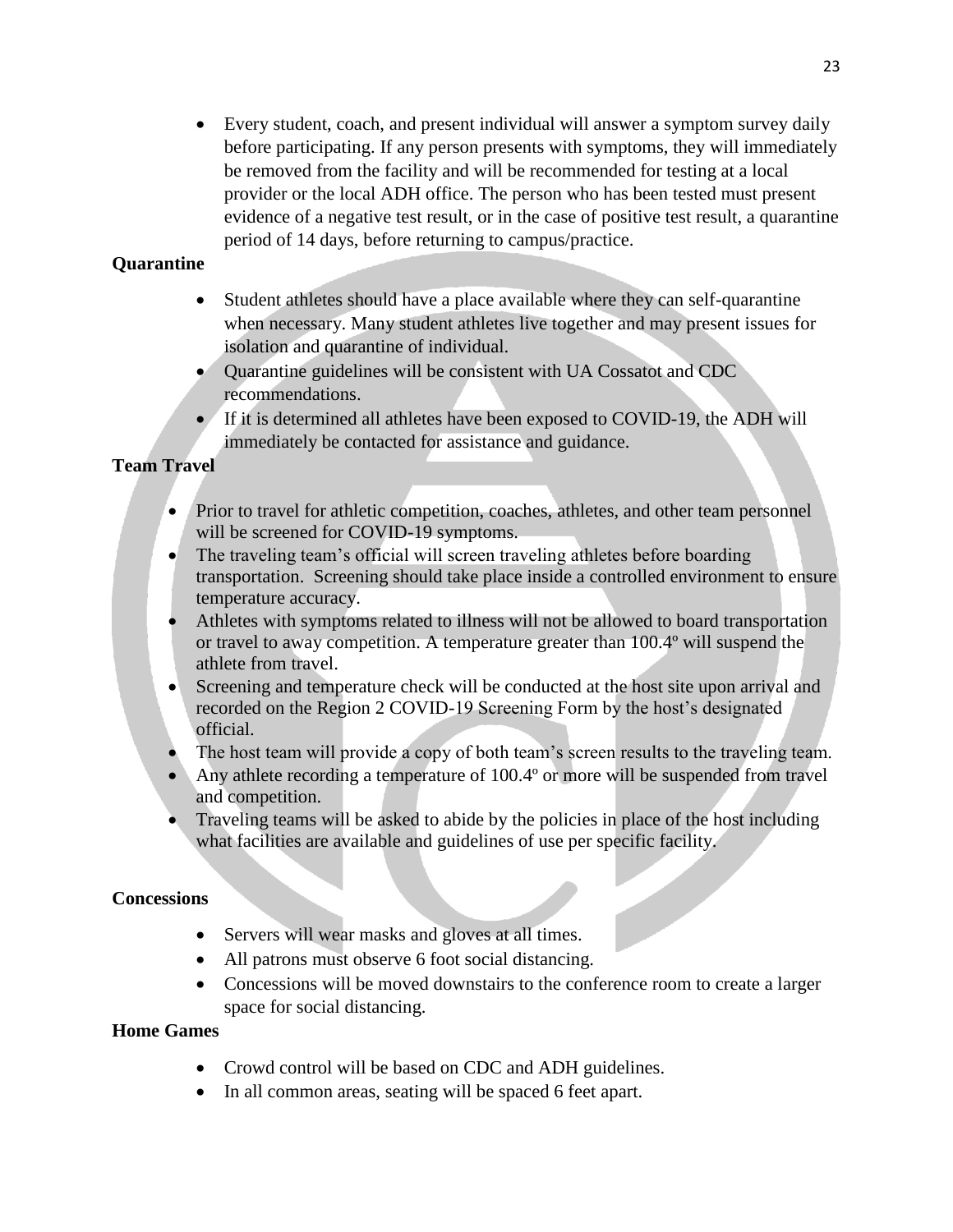• The Athletic Department will closely monitor state guidelines for large crowd gatherings.

#### **NJCAA Game Management Personnel**

- Prior to travel game officials will conduct temperature checks. If a positive temperature of 100.4º is observed, a replacement official is warranted.
- Game officials will be included in the onsite screening process at the host site. Any official who fails the on-site screening process will be asked to leave the premises and will not be compensated for time and travel.
- Region 2 will require host administrators to screen all game day management personnel including the table crew; PA operator, gate keepers, security and other personnel.

#### **Specific NJCAA Guidelines for Athletic Activities**

- During practice, any unnecessary contact should be avoided, such as handshakes, high fives, fist bumps, or elbow bumps.
- All equipment should be wiped down in between use and after use.
- No shared towels, clothes, or water bottles.
- All student athletes will be provided with their own water bottles.
- Social Distancing should be enforced.
- All uniforms and practice gear should be washed daily, and athletes should shower immediately following activity.
- If traveling to a high risk area or another country, a 14 day self-quarantine is mandatory. All travel must be reported to the appropriate staff.

#### **NJCAA MEN'S & WOMEN'S BASKETBALL**

As the NJCAA continues to evaluate pertinent information regarding the impact of COVID-19, the NJCAA Presidential Advisory Council has approved the below plan of action for NJCAA fall, winter, and spring sports.

#### **Fall Practice Season**

- Permitted 60 consecutive calendar days for practice and scrimmages within September 15, 2020 - December 15, 2020.
- Allowed five  $(5)$  scrimmage dates in total for the year, with a maximum of two  $(2)$ scrimmage dates allowed in the spring. Each scrimmage limited to no more than two outside opponents.

#### **Spring Championship Season**

• Practice will be permitted to begin starting January 11, 2021.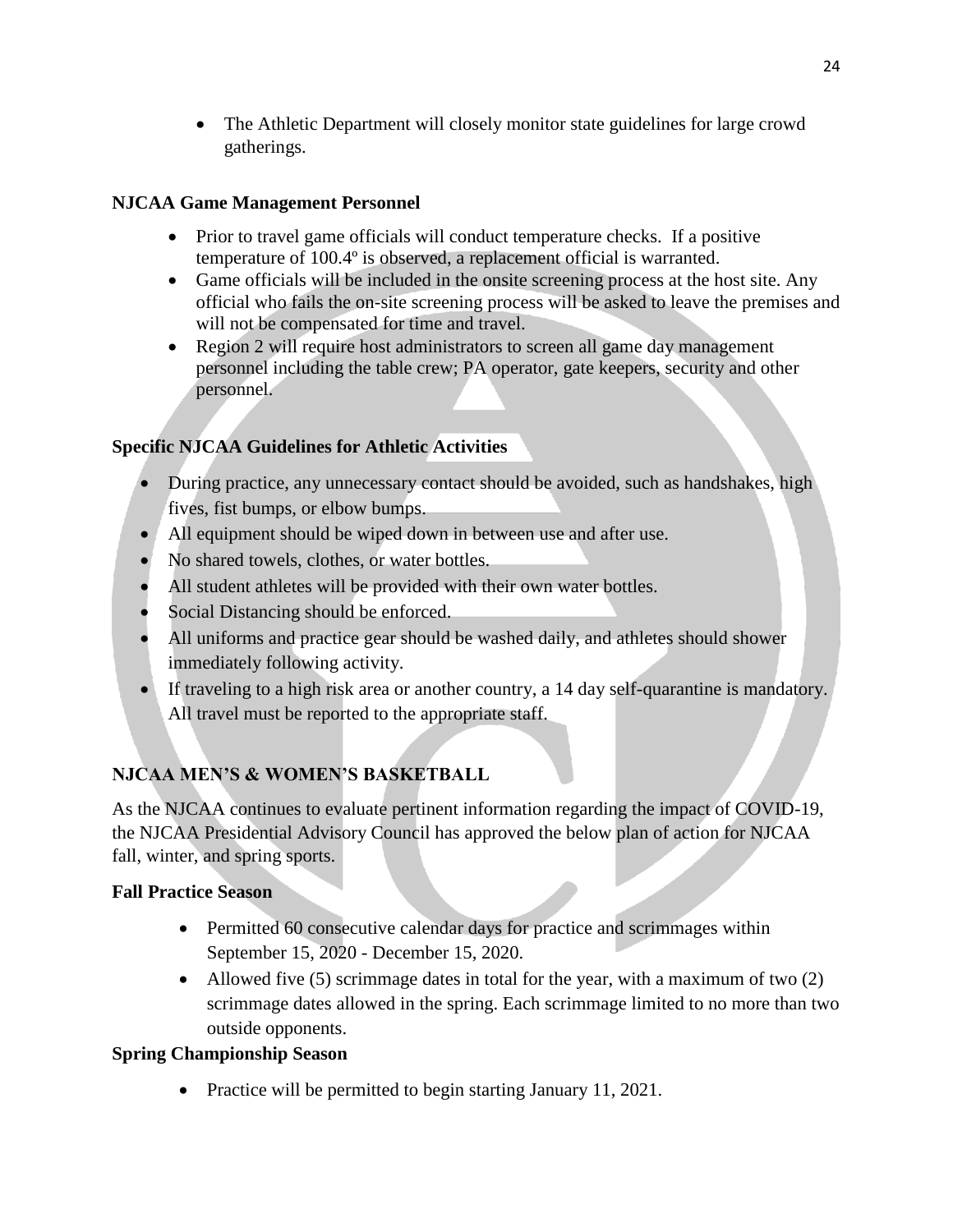- Competition will be permitted to begin starting January 22, 2021.
- Maximum of 22 games.
- All regular season, region, and district championship competition completed by April 10, 2021.
- NJCAA Men's & Women's Basketball Championships beginning April 19, 2021.

# <span id="page-25-0"></span>**Information Technology**

The Information Technology department will ensure that all campus technology resources are available and accessible to all college employees and students.

#### **Availability**

- Unless otherwise noted, IT staff will be available during advertised work hours to serve our community of users.
	- o Summer: Monday Thursday, 7:30AM 5:30PM
	- $\circ$  Fall: Monday Friday, 8:00AM 4:30PM
- Contact information
	- o Ryan Kesterson 870-584-1130
	- $\circ$  Tony Hargrove 870-584-1165
	- o Email: [diss@cccua.edu](mailto:diss@cccua.edu)
- Support hours may be revised to support alternative work/teach/learn scenarios.

#### **Computer Labs**

- All student computer labs will have capacity limitations to ensure proper social distancing is maintained. In certain labs, computers may be assigned on a per-user basis by a staff member.
- Course enrollment limits have been adjusted for courses taught in computer labs.
- Every effort will be made to ensure that computing devices are cleaned with a CDC approved cleaning solution daily. Please do not bring cleaning supplies from home. All approved cleaning supplies will be provided by the college. Using unapproved cleaning solutions on electronic equipment can possibly damage the equipment.
- Food and drinks are not allowed in the computer lab.

#### **Shared Use Devices**

- Shared use devices, like shared printers and copiers, should be cleaned before and after each use.
- To minimize contact with multifunction screens, a stylus can be used to navigate the onscreen menus.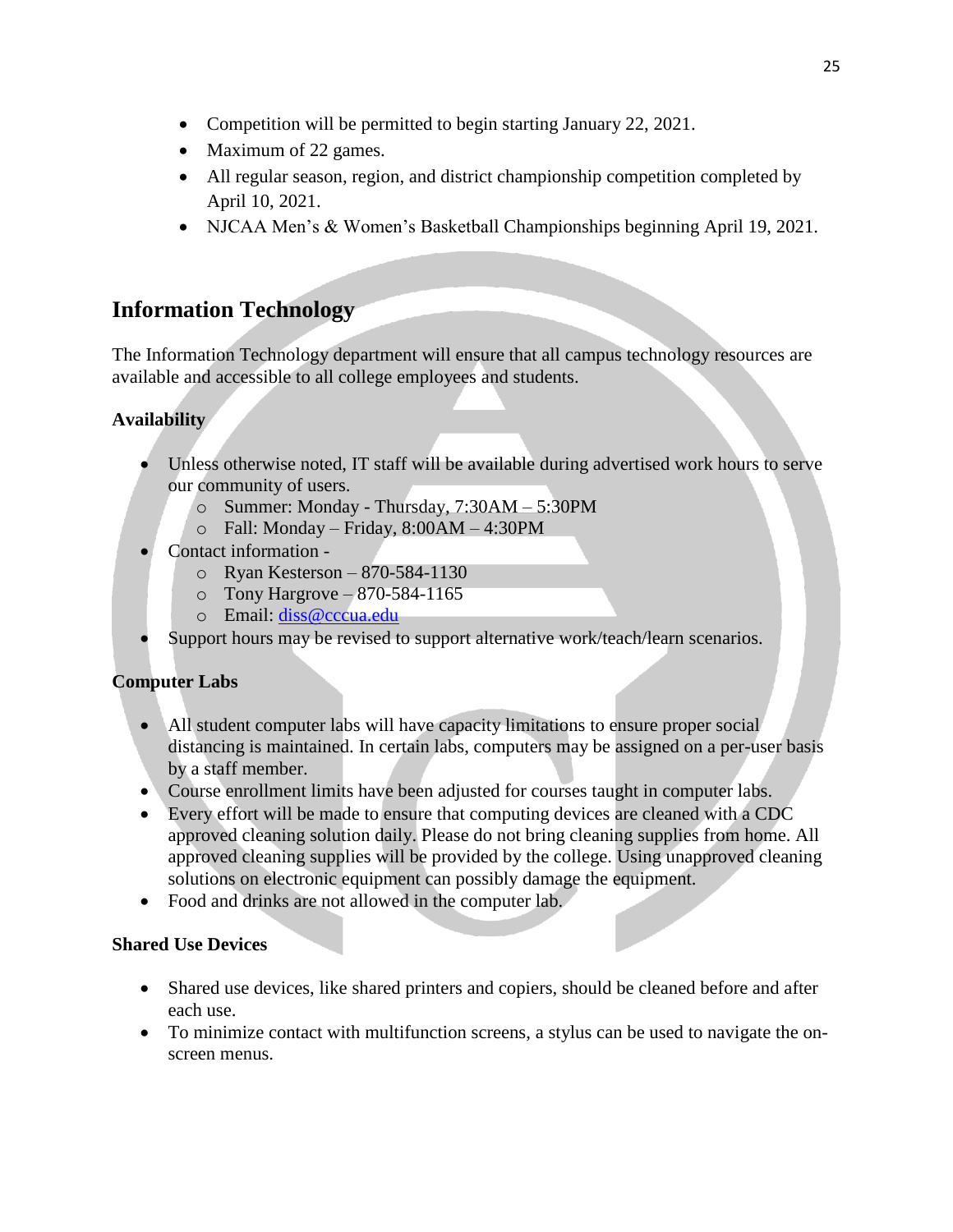#### **IT Support for Students and Employees**

- To protect the health and safety of our IT staff, no work will be performed on personal devices. Only college-owned devices will be supported at this time.
- If possible, IT support will be provided remotely using our Beyond Trust remote support platform. If it is determined that the problem cannot be resolved remotely, the IT staff will provide support in person following safety guidelines and protocols.

#### **IT Contingency Plan**

The Information Technology department is prepared to switch to off campus operations should the need arise at any time during the semester. This operating model will be very similar to our response back in March 2020.

#### **Communications**

- Our new unified communications platform, Ring Central, will provide improved communications in alternate work/teach/learn scenario. All faculty and staff will have access to cloud-based tools that provide quality communications and improve availability regardless of location.
- Office 365 is available to all employees and students. Other collaboration tools within Office 365, such as SharePoint, Microsoft Teams, OneDrive for Business, OneNote, etc. are also available to supplement collaboration and communication.
- Rave Alert can be used to broadcast information to all employees and students.

#### **Remote Work**

- Remote access via VPN will be available for employees to access on campus systems.
- Remote access to Workday is available to all employees via the web or mobile applications. HR/Finance operations can continue as normal in a remote work scenario.
- Remote access to Poise PX will require a VPN connection. VPN licenses will be assigned as needed.

Remote desktop access will be granted to authorized employees. Remote desktop will require VPN connectivity.

#### *Special Notes:*

#### *Regarding COVID-19 Reporting By Employees*

*Employees who test positive for COVID-19 should contact Human Resources and their immediate supervisor, follow their physician's directives for home quarantine or hospitalized care, and report back to work only after the ADH has sent a letter of clearance to return to work.*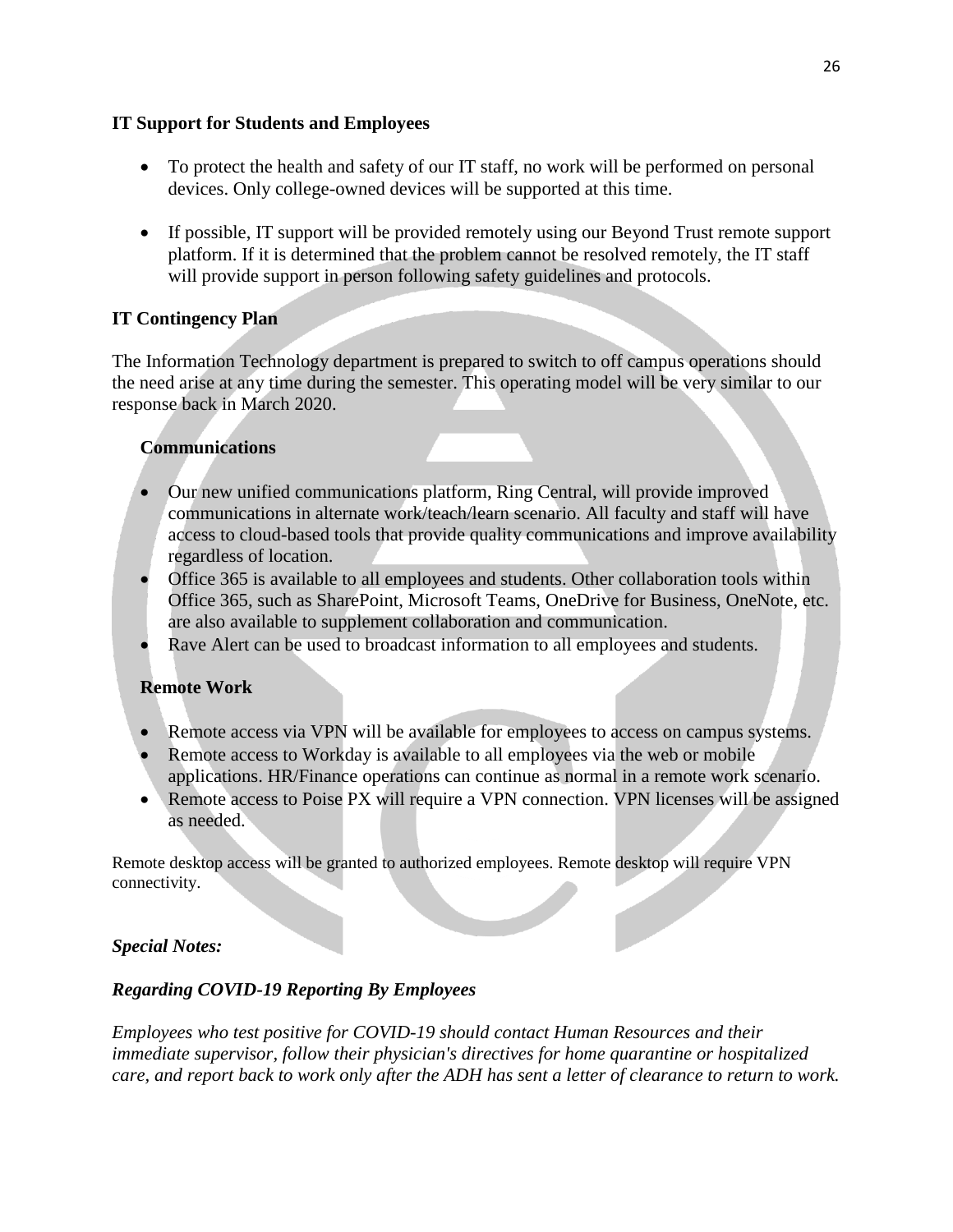*The office of Human Resources will confirm receipt of the clearance to return to work and will retain this letter in the employee's personnel file.* 

*Employees living with or caring for an individual who tests positive for COVID-19 are expected to self-quarantine and not to return to work until 14 days after the individual's positive COVID-19 diagnosis or until said individual has been declared recovered by the ADH.*

*Employees who have or are going to travel to a known "hot spot" for COVID-19 should check with their immediate supervisor to determine the proper protocols for safely returning to work.*

#### *Regarding COVID-19 Employee Benefits*

#### *Families First Coronavirus Response Act (FFCRA)*

*The Families First Coronavirus Response Act (FFCRA), effective from April 1 through December 31, 2020, provides eligible employees with paid sick leave and expanded family and medical leave for specific reasons related to the coronavirus pandemic*

#### *Eligible Employees*

*Employees of public sector employers, such as the University of Arkansas, are eligible for up to two weeks of fully or partially paid sick leave for COVID-19 related reasons (see below). Employees who have been employed for at least 30 days prior to their leave request may be eligible for up to an additional 10 weeks of partially paid expanded family and medical leave for reason #5 below.*

#### *Qualifying Reasons for Leave Related to COVID-19*

*An employee is entitled to take leave related to COVID-19 if the employee is unable to work, including unable to telework (work remotely), because the employee:*

- *1. is subject to a Federal, State, or local quarantine or isolation order related to COVID-19;*
- *2. has been advised by a health care provider to self-quarantine related to COVID-19;*
- *3. is experiencing COVID-19 symptoms and is seeking a medical diagnosis;*
- *4. is caring for an individual subject to an order described in (1) or self-quarantine as described in (2);*
- *5. is caring for his or her child whose school or place of care is closed (or childcare provider is unavailable) due to COVID-19 related reasons; or*
- *6. is experiencing any other substantially similar condition specified by the U.S. Department of Health and Human Services.*

#### *Paid Leave Entitlements*

*Generally, employers covered under the FFCRA must provide employees up to two weeks (80 hours, or a part-time employee's two-week equivalent) of paid sick leave based on the higher of their regular rate of pay, or the applicable state or Federal minimum wage, paid at:*